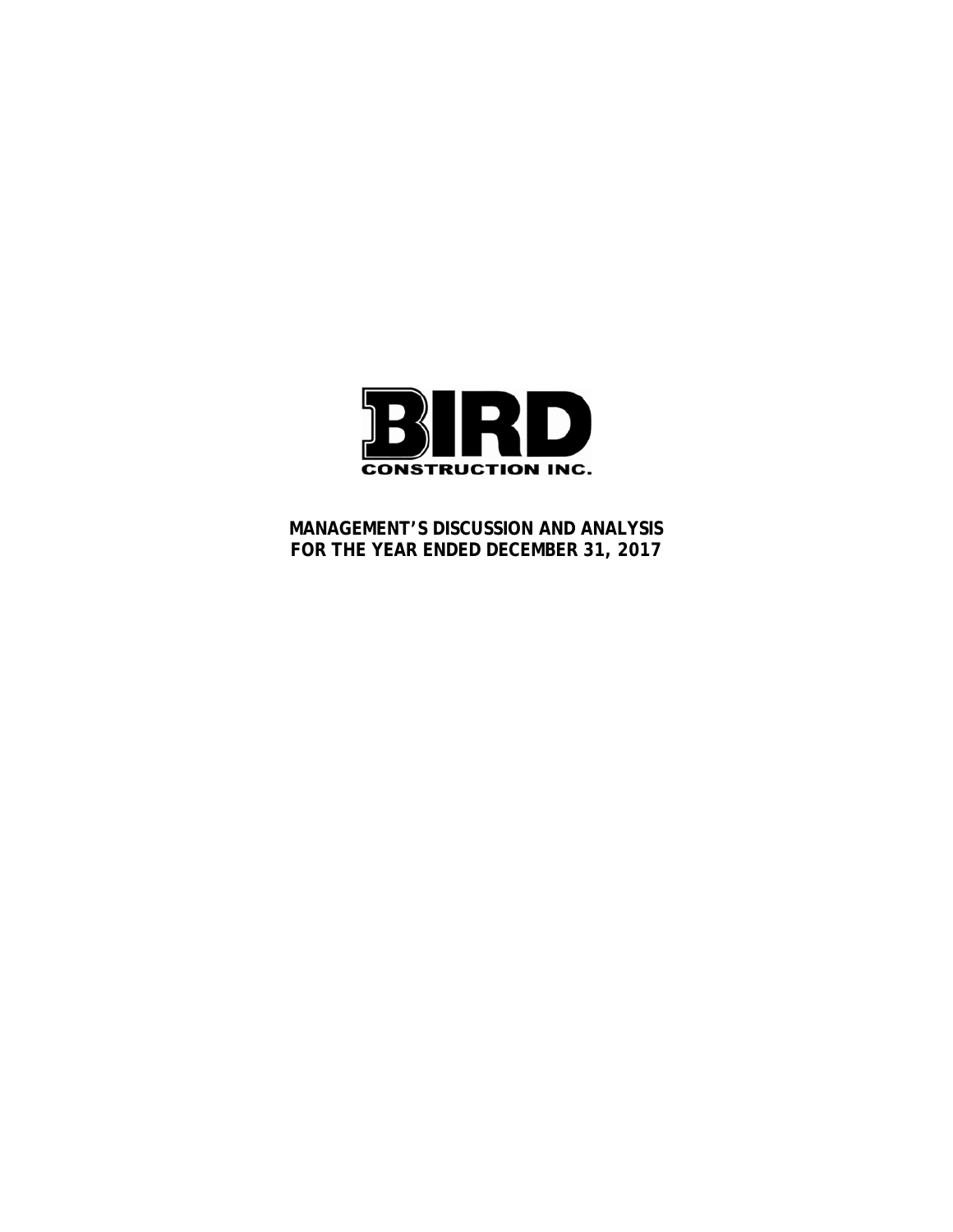# **Management's Discussion and Analysis**

*The following Management's Discussion and Analysis ("MD&A") of Bird Construction Inc.'s ("the Company" or "Bird") financial condition and results of operations should be read in conjunction with the December 31, 2017 consolidated financial statements of Bird Construction Inc. This discussion contains forward-looking statements, which are subject to a variety of factors that could cause actual results to differ materially from those contemplated by these statements. See "Forward-Looking Information". Some of the factors that could cause results or events to differ from current expectations include, but are not limited to, the factors described under "Risks Relating to the Business" and "Risks Relating to the Shares" included in the Company's most current Annual Information Form dated March 8, 2018. This MD&A has been prepared as of March 8, 2018. Additional*  information about the Company is available through the System for Electronic Document Analysis and Retrieval *(SEDAR) at www.sedar.com and includes the Company's Annual Information Form and other filings.* 

# TABLE OF CONTENTS

| FINANCIAL CONDITION, CAPITAL RESOURCES AND LIQUIDITY 18     |  |
|-------------------------------------------------------------|--|
|                                                             |  |
|                                                             |  |
|                                                             |  |
|                                                             |  |
|                                                             |  |
| OUTSTANDING COMMON SHARE DATA AND STOCK EXCHANGE LISTING 24 |  |
|                                                             |  |
|                                                             |  |
|                                                             |  |
|                                                             |  |
|                                                             |  |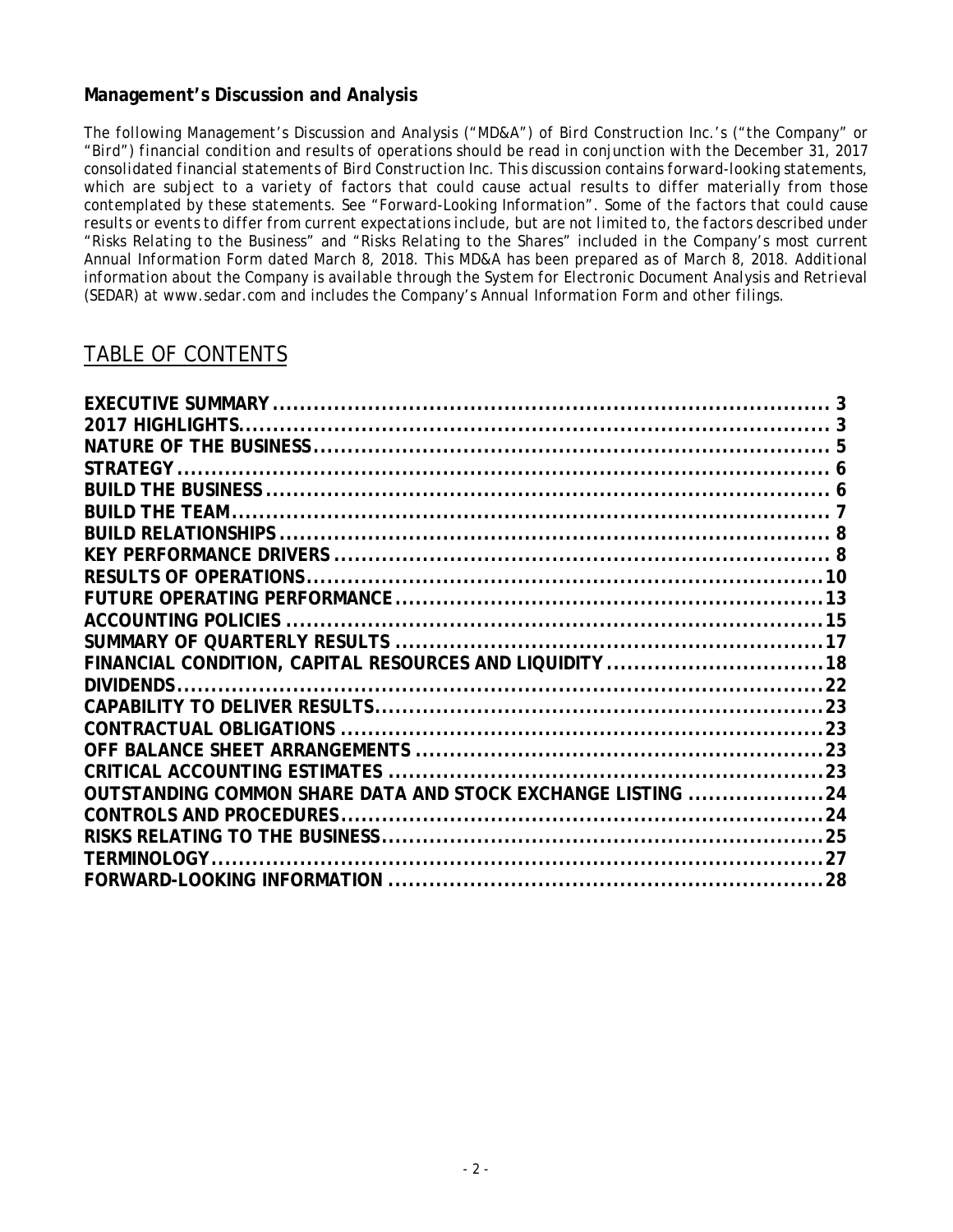# **EXECUTIVE SUMMARY**

| (in thousands of Canadian dollars, except per share amounts)            | 2017            | 2016            | 2015            |
|-------------------------------------------------------------------------|-----------------|-----------------|-----------------|
| Income Statement Data                                                   |                 |                 |                 |
| Revenue                                                                 | \$<br>1,418,439 | \$<br>1,589,868 | \$<br>1,444,806 |
| Net income                                                              | 11,618          | 25,002          | 21,482          |
| Basic and diluted earnings per share                                    | 0.27            | 0.59            | 0.51            |
| Adjusted Net Income <sup>(1)</sup>                                      |                 |                 |                 |
| Adjusted net income                                                     | 11,618          | 27,741          | 41,802          |
| Adjusted net income per share                                           | 0.27            | 0.65            | 0.98            |
| <b>Cash Flow Data</b>                                                   |                 |                 |                 |
| Net increase (decrease) in cash and cash equivalents during<br>the year | (127, 615)      | 43,143          | 54,723          |
| Cash flows from (used in) operations                                    | (91, 121)       | 43,682          | 74,775          |
| Additions to property and equipment <sup>(2)</sup>                      | 14,572          | 5,602           | 5,565           |
| Cash dividends paid                                                     | 17,891          | 32,297          | 32,297          |
| Cash dividends declared per share                                       | 0.39            | 0.76            | 0.76            |
| <b>Balance Sheet Data</b>                                               |                 |                 |                 |
| <b>Total assets</b>                                                     | 719,773         | 817,383         | 733,992         |
| Working capital                                                         | 90.660          | 118,043         | 127,358         |
| Loans and borrowings (current and non-current)                          | 18,598          | 11,388          | 19,332          |
| Shareholders' equity                                                    | 158,621         | 163,566         | 170,891         |

 $<sup>(1)</sup>$  adjusted net income is a non-GAAP measure and does not have standardized meaning. See page 5</sup>

 $(2)$  includes computer software purchases classified as intangible assets

# **2017 HIGHLIGHTS**

- In 2017, the Company generated net income of \$11.6 million on construction revenue of \$1,418.4 million compared with net income of \$25.0 million and \$1,589.9 million of construction revenue in 2016. The decrease in the amount of 2017 earnings is reflective of the low volume of industrial project backlog carried into 2017 as several large industrial projects were substantially completed in the fourth quarter of 2016. In 2016, the Company benefitted from a higher proportion of higher margin industrial work than in 2017, which has shifted to predominantly commercial and institutional projects.
- In 2017, the Company secured \$1,467.4 million of new contract awards and change orders which is 38% higher year-over-year, and executed \$1,418.4 million of construction revenues. New contract awards through the year contributed to a Backlog of \$1,186.0 million for the Company at December 31, 2017, an increase of \$49.0 million from the \$1,137.0 million of Backlog recorded at December 31, 2016. Examples of new awards added to Backlog in 2017 that demonstrate success in diversifying the Company's work program include:
	- o In the first quarter of 2017, the Company was contracted to construct the new mental health facility and energy centre at Royal Columbian Hospital for Fraser Health. As part of the Harbour City Solutions consortium, the Company executed a contract to design, build, finance, operate and maintain a new biolsolids management facility for the City of Hamilton.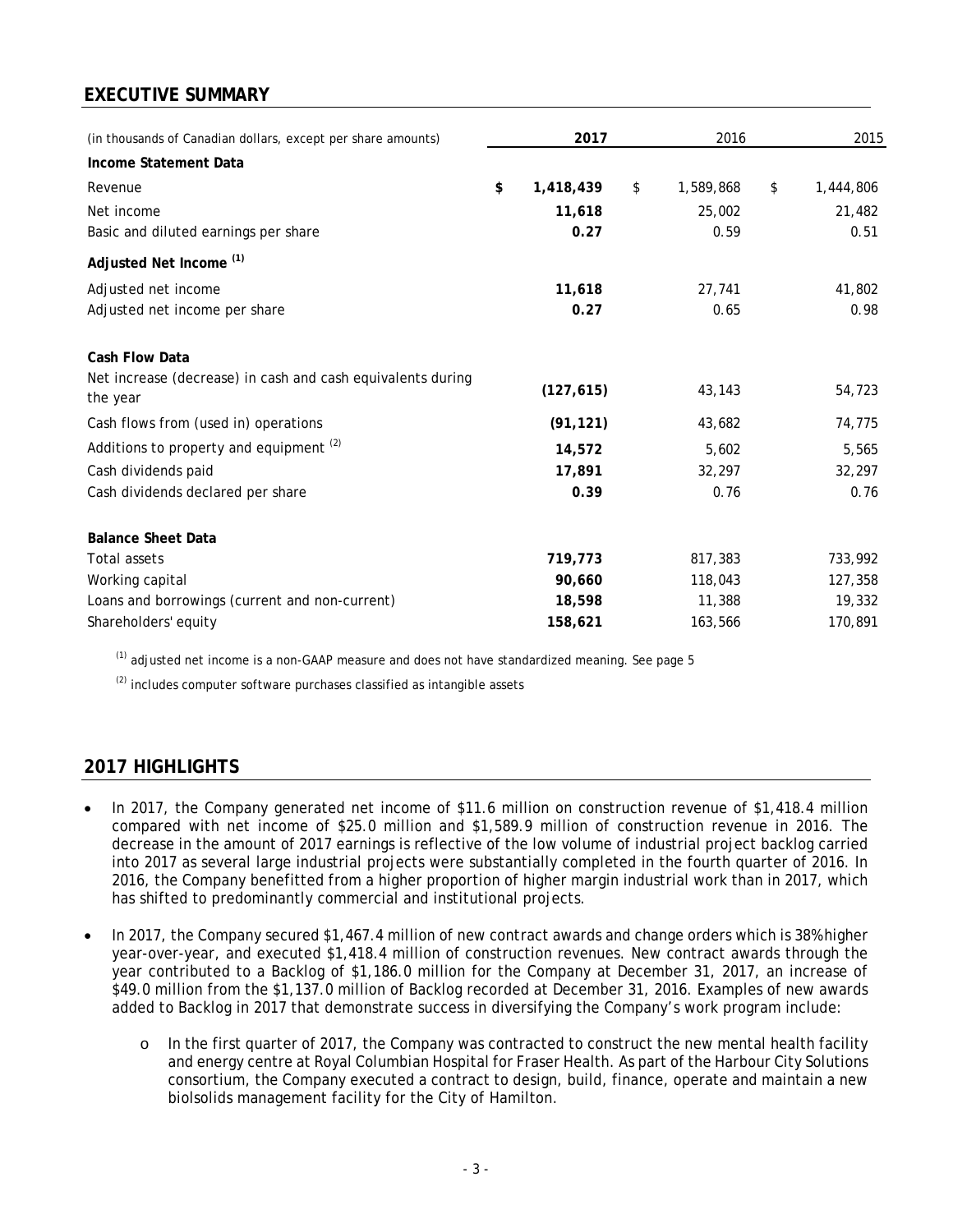- o In the third quarter of 2017, the Company announced that it was part of the Niagara Falls Entertainment Partners consortium that had executed a contract to design, build, finance and maintain an entertainment facility for the Ontario Lottery and Gaming Corporation in the City of Niagara Falls.
- o In the fourth quarter of 2017, the Company was part of a consortium that has been contracted to design, build, finance and maintain Bruce Power's new office complex and training facility in Kincardine, Ontario. This project will be the Company's first in the nuclear market.
- In the fourth quarter of 2017, the Company announced that it is part of the Hartland Resource Management Group consortium that was selected as preferred proponent to design, build, finance, operate and maintain the residuals treatment facility for the Capital Regional District ("CRD") in Victoria, BC. Subsequent to 2017 year end, the consortium executed the contract with CRD, and will add to the Company's Backlog in 2018.
- The Company achieved substantial completion on three Public Private Partnership and alternative finance ("PPP") projects in the twelve months ended December 31, 2017:
	- o Calgary Composting Facility The plant is the largest composting facility in Canada and has an administration and educational building that is the first commercial building in Alberta registered under LEED® v4.
	- o Casey House Redevelopment The project is a four-story addition to a heritage-designated Victorian mansion in downtown Toronto and is a specialized health care facility that will service 200 registered clients and has 14 new inpatient rooms.
	- o Saskatchewan Joint-Use Schools The Company delivered 18 new schools on nine sites in Regina and the Saskatoon region representing the largest new schools project in Saskatchewan's history. Each joint-use site includes two schools: one public and one Catholic, along with a 90-space childcare center and community space. Joint-use schools are co-located so that they share a roof and spaces such as gymnasiums and multipurpose rooms.
- In the fourth quarter, a PPP project achieved substantial performance in late December as defined in the provincial lien legislation but did not achieve substantial completion from a contractual standpoint. As a result, the Company took a provision to cover the additional escalation costs and financing costs from lenders that would result in the first quarter of 2018. The Company has taken appropriate measures and expects to achieve substantial completion in the first quarter of 2018.
- In 2017, cash and cash equivalents decreased \$128.8 million net of the effects of foreign exchange to \$133.1 million, from the \$261.9 million balance at the end of 2016. The majority of the year-over-year decrease in cash relate to timing issues created by the receipt and payment of holdback payments to subcontractors on several large industrial projects which completed late in fourth quarter of 2016. In addition, reducing cash year-over-year was \$20.9 million of income taxes paid, which again is primarily driven by the timing of completion of these large industrial projects in fourth quarter 2016.
- The Company invested \$12.1 million of cash in investments accounted for using the equity method in fiscal 2017, which is a first for the Company. Cash investments were made in both PPP concession entities held by Bird Capital and in the Stack Modular group of companies ("Stack") located in Alberta and Hong Kong, with operations in China. Through its investments in entities accounted for using the equity method, the Company has realized equity investment income of \$1.8 million, compared with equity investment losses of \$0.1 million recognized during 2016.
- Cash used for property and equipment additions has increased \$9.1 million compared with 2016 reflective of an improving outlook for projects with self perform civil activities in the energy and resource markets.
- During the fourth quarter of 2017, the Company generated net income of \$4.7 million on revenue of \$377.7 million compared with net income of \$5.8 million and \$430.7 million of revenue in 2016. The reduction in the amount of 2017 net income is primarily a result of \$1.4 million higher general and administrative costs, specifically third-party external pursuit costs, year-over-year.
- In December 2017, the Company extended its committed revolver facility by an additional year, to December 31, 2020, and its bank increased the committed revolver facility from \$55.0 million to \$70.0 million. The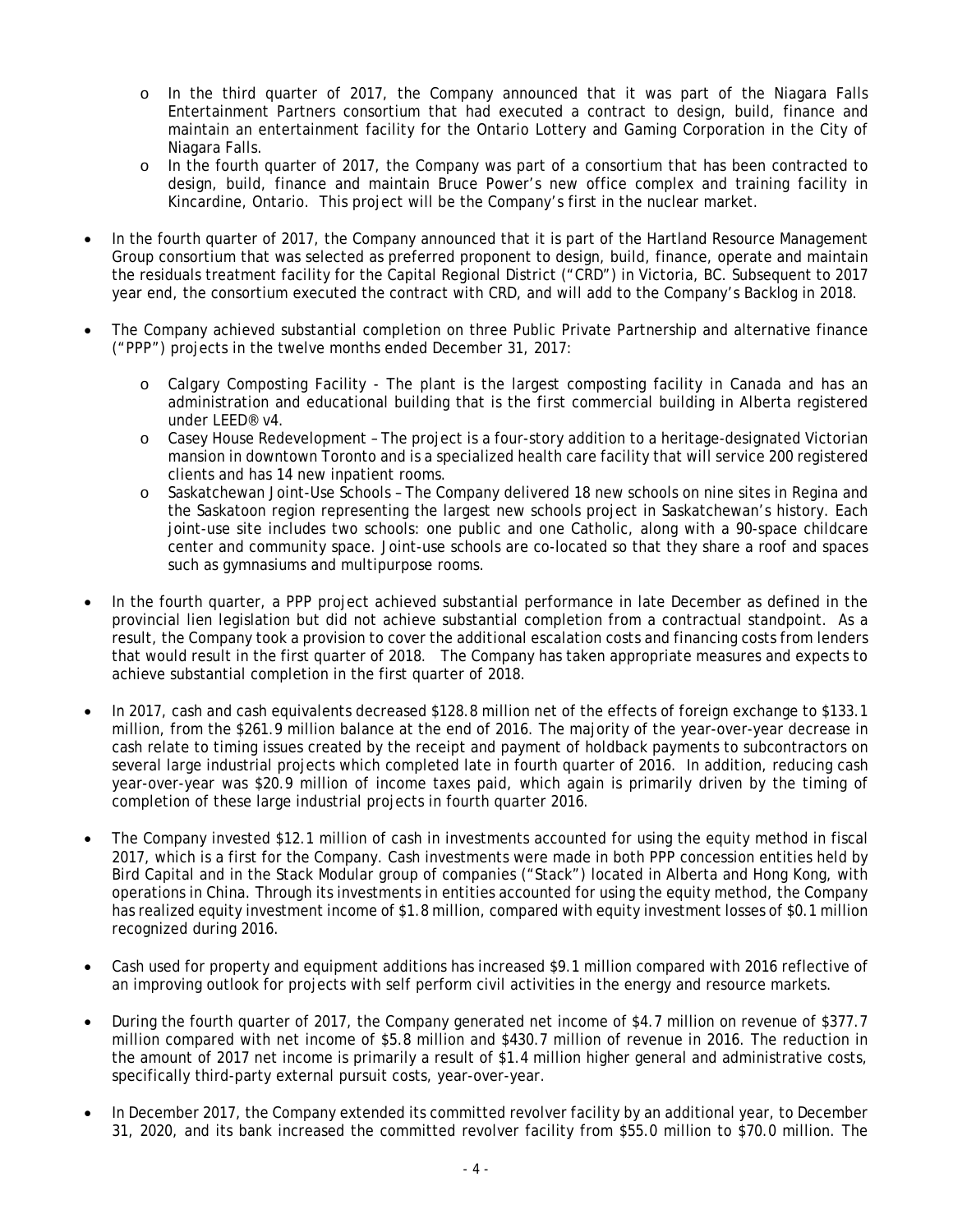increase in the committed facility enables Bird additional flexibility to pursue opportunities to grow the business profitably.

 The Board has declared monthly eligible dividends of \$0.0325 per common share for March 2018 and April 2018.

### NON-GAAP MEASURE:

Adjusted net income and adjusted net income per share have no standardized meaning prescribed by GAAP and are considered non-GAAP measures. Therefore, these measures may not be comparable with similar measures presented by others. Management believes that the presentation of adjusted net income and adjusted net income per share provides useful information for shareholders and potential investors as it provides increased transparency and predictive value.

Adjusted Net Income (Non-GAAP Information) (in thousands of Canadian dollars, except per share amounts)

|                                                       | 2017                     | 2016     |
|-------------------------------------------------------|--------------------------|----------|
| Net income as reported in financial statements (GAAP) | 11.618                   | 25,002   |
| Add: Impairment of equipment                          | -                        | 3.855    |
| Add: Associated tax effect                            | $\overline{\phantom{a}}$ | (1, 116) |
| Adjusted net income (Non-GAAP Measure)                | 11,618                   | 27.741   |
| Adjusted net income per share (Non-GAAP Measure)      | 0.27                     | 0.65     |

The Company's net income in 2016 was negatively impacted by a non-cash charge to earnings of \$3.9 million (\$2.7 million after deferred tax reversal) for the impairment of equipment.

### **NATURE OF THE BUSINESS**

The Company operates as a general contractor in the Canadian construction market with offices in: St. John's, Halifax, Saint John, Wabush, Montreal, Ottawa, Toronto, Winnipeg, Calgary, Edmonton, and Vancouver. The Company and its predecessors have been in operation for 98 years. The Company focuses primarily on projects in the industrial, commercial and institutional sectors of the general contracting industry. Within the industrial sector, Bird constructs industrial buildings and performs civil construction operations including site preparation, concrete foundations, metal & modular fabrication, mechanical process work, underground piping and earthwork for clients primarily operating in the oil and gas and mining businesses. Within the commercial sector, Bird's operations include the construction and renovation of shopping malls, big box stores, office buildings, hotels and selected high-rise condominiums and apartments. Within the institutional sector, Bird constructs hospitals, postsecondary education facilities, schools, prisons, courthouses, government buildings, retirement & senior housing, and environmental facilities that include water and wastewater treatment centres, composting facilities and biosolids treatment and management facilities. The Company has developed expertise in the construction of vertical elements and overall management of transportation related projects and will continue to enhance our abilities as governments plan to increase stimulus spending to address aging infrastructure. Bird also invests in equity in PPP projects as a means to support construction operations. In all sectors, Bird contracts with its clients using a combination of fixed price, unit price, cost reimbursable and guaranteed maximum price, and provides services that include construction, design-build and construction management delivery methods.

While Bird self-performs some elements of its projects, particularly in the industrial market and in conjunction with its civil construction and contract mining operations, a significant portion of the overall construction risk rests with Bird's subcontractors. The scope of work of each subcontractor is generally defined by the same contract documents that form the basis of the Company's agreements with its clients. The terms of the agreements between the Company and its clients are generally replicated in the agreements between the Company and its subcontractors. These "flow-down" provisions substantially mitigate the risk borne by the Company. Depending on the value of the work, the Company may require bonds or other forms of contract security including enrolling our subcontractors in Bird's subcontractor default insurance program which will mitigate exposure to possible additional costs should a subcontractor not be able to meet its contractual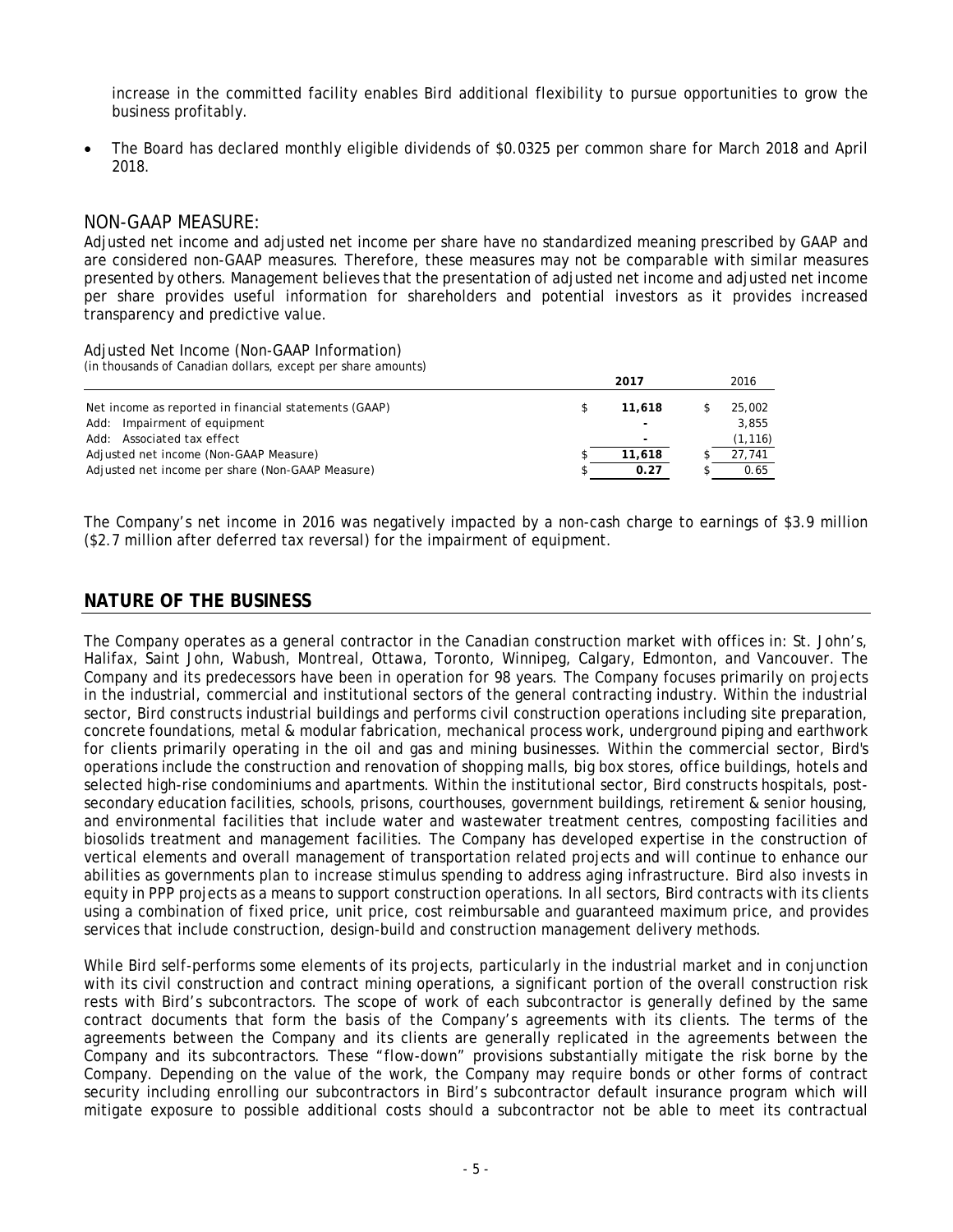obligations. Bird's primary constraint on growth is the ability to secure new work at reasonable margins and the availability of qualified professional staff who can be assigned to manage the projects.

## **STRATEGY**

In 2016, the Company undertook a comprehensive strategic review to assess its market position and re-establish medium and long-term goals. This process culminated in the Company's Board of Directors endorsing the *Build Bird* five-year strategic plan that has been developed to further enhance the Company's position as a premier Canadian contractor driven by the passion and dedication of a team of construction professionals. The *Build Bird* five-year strategic plan is in its first full year of implementation in 2017 and features three core pillars: *Build the Business, Build the Team* and *Build Relationships*. Each pillar is further articulated by three primary initiatives.

Broadly, Bird's strategic focus is to secure projects in markets with higher profit margins, which, in 2017, consisted of PPP and large design-build projects in the institutional sector as well as smaller midstream oil & gas capital projects in western Canada. In the coming years, this will also include more Maintenance, Repair and Operations ("MRO") opportunities for our energy clients. For Bird Heavy Civil (formerly known as H.J. O'Connell), efforts will focus on diversifying the customer base on select mining support and environmental projects. Details of each pillar and primary initiatives are expanded below.

### **BUILD THE BUSINESS**

### *Diversification and Growth*

The diversification of the Company's work program and earnings base is intended to strengthen the Company by making it healthier and more resilient during economic downturns. As part of the overall strategy, Bird will continue to focus on larger and more complex construction projects, which typically offer greater profit margins. *Diversification and Growth*, will be realized through several methods including geographic expansion of existing services, introduction of new services and the development of new clients. The Company will be very selective in its execution of the strategy to ensure it grows and diversifies profitably.

The Company will continue to express its preference for design-build construction contracts where its proven experience provides Bird with a source of competitive advantage in the construction market. The primary focus for geographic expansion in 2017 was the ongoing development of the Edmonton Commercial office which, coupled with our office in Calgary will further service the institutional, municipal and commercial sectors in the Alberta region. While the market conditions are expected to remain difficult in 2018, the district will continue its efforts to organically grow its work program and build momentum for the future. The Company will also seek opportunities to expand commercial and institutional expertise into additional markets in Canada by way of joint venture arrangements or through acquisition.

New service offerings will also contribute to Bird's diversification and growth strategy. The Company will continue to leverage the acquisition of Nason Contracting Group Ltd. completed in 2013 to secure greater participation in the MRO market in northern Alberta through the execution of self-perform mechanical process work for existing clients. Also, the Company will further leverage its earth moving and civil capabilities gained through the acquisition of H.J. O'Connell Ltd. (rebranded Bird Heavy Civil) into industrial markets in western Canada, enhancing our existing relationships and self-perform operations. More recently, the Company plans to leverage its 2017 investment in Stack which is a modular construction company with production operations in China. Stack produces steel frame modules for permanent construction. The modules are suited for the hotel, senior housing, office space and general housing sectors. The Company and Stack have complementary knowledge, resources and expertise that positions them well to serve the permanent modular construction market in Canada and the United States. Additional service offerings will be introduced to help secure opportunities presented by the federal government's mandate to invest in indigenous communities, environmental initiatives and transportation projects. The Company's goal is to leverage its areas of expertise to participate more fully in these markets on selective projects where it can develop a compelling win strategy.

As part of the Company's growth strategy, the Company will use its existing relationships in established markets to expand its work program. As one of only a few general contractors in Canada with a national footprint, Bird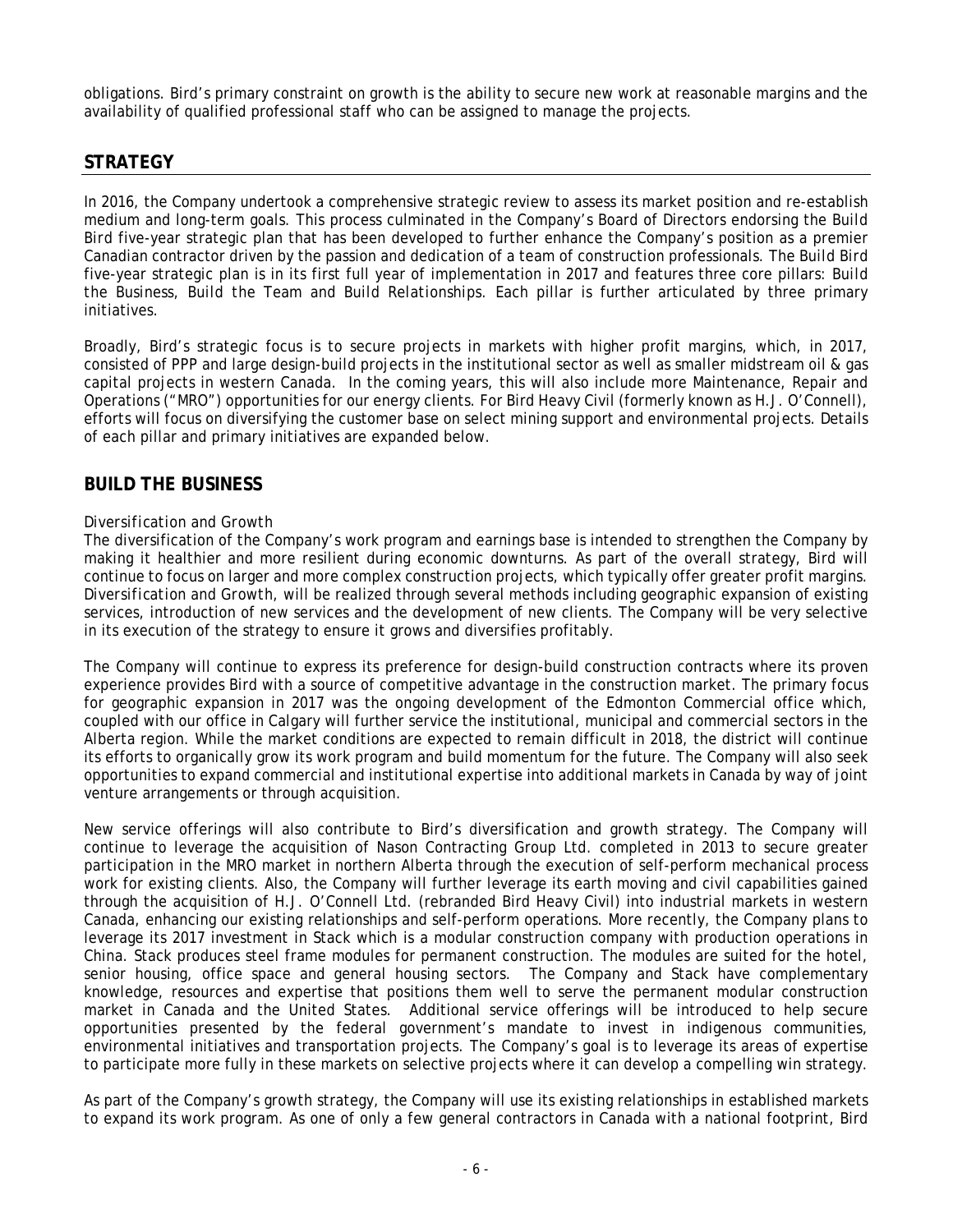looks to deepen its relationship with existing commercial clients that have a portfolio of properties and development opportunities both regionally and across Canada while also seeking to foster new client relationships. Historically, in western Canada the Company's industrial work program has been focused on the oil sands where it has secured a reputation as a safe, reliable and cost effective general contractor. In the coming years, the Company will leverage these proven capabilities to develop clients and work programs in central and western Canadian provinces. Similarly, Bird Heavy Civil will broaden its established activities in the Labrador Trough region to secure similar opportunities in eastern Canada. This wider geographical scope will also support the need to develop additional clients, primarily in Quebec, Ontario and northern Canada in an effort to diversify from Bird Heavy Civil's historical focus on the iron ore market. These efforts to develop new clients will require a commitment to business development and a recognition that program accomplishments will take time to mature, particularly given the market conditions seen in the resource sector in recent years.

### *Build Efficiencies*

As a primary initiative of the *Build the Business* pillar, Bird's strategy for *Build Efficiencies* is to drive business process improvements to extract potential savings from overheads. These savings will be reinvested into the Company's strategic initiatives. Increasing process efficiency, particularly for the operations team, will also lead to greater engagement amongst the employee group and is anticipated to positively impact production as project teams will be able to dedicate more energy on project execution and less on administrative tasks.

### *Safe Production*

At Bird, the single most important value is Safety and the goal is zero harm. Building on a highly reputable and proven safety program, this ongoing initiative will further the Company's commitment to embedding a *Safe Production* mindset throughout the project lifecycle, from estimating through to post-job assessment. It will require driving greater involvement and commitment from subcontractors and suppliers, and will further extend to fostering the safe planning and execution of Bird employee activities off the job. This holistic approach reflects the Company's fundamental belief that thinking and acting safely is not a switch that can, or should be, activated when arriving at or leaving the job site or workplace. Rather, it is a mindset that must be encouraged, nurtured and supported so that safe behaviours become a habit; repeatable, sustainable, and embedded in everything Bird staff do.

### **BUILD THE TEAM**

### *Drive Positive Engagement & Become the Employer of Choice*

The primary initiative of the *Build the Team* pillar features a wide range of human resource program initiatives intended to enhance the employee experience, *Drive Positive Engagement*, and create a more mobile, better trained, better led, and more productive workforce. Bird's success is highly dependent on the Company's ability to attract, develop and retain a highly skilled workforce at all levels within the organization including executives, management, professional staff and craft workers by *Becoming the Employer of Choice,* which is the second initiative of *Build the Team*. Through the strategic planning process, a number of key priorities and challenges pertaining to the recruitment, development and retention of employees were identified. The Company will work to improve its human resource management processes to better support its recruitment, onboarding, and performance management programs. This will help elevate the employee experience at Bird by facilitating effective talent management and mobility across the organization.

#### *Grow Our Talent*

While creating a positive and safe work environment at Bird is non-negotiable, the Company is equally committed to providing employees, and potential employees, with interesting and challenging work and opportunities to *Grow Our Talent* in a welcoming environment where people can build a successful career in every aspect of the business. Contributing to talent growth is the development of improved employee resource materials including an updated employee handbook, onboarding resources and the delivery of updated Bird Core Construction Training modules across the Company. A key element in the Company's talent growth plan is the enhancement of a meaningful employee recognition program. By continuously developing and refining policies and programs to engage employees at work and in their communities, offering new and innovative training programs, driving ongoing leadership development, and making a career at Bird more than just a job, the Company is able to recruit, develop and retain top talent while ensuring compensation programs remain market competitive.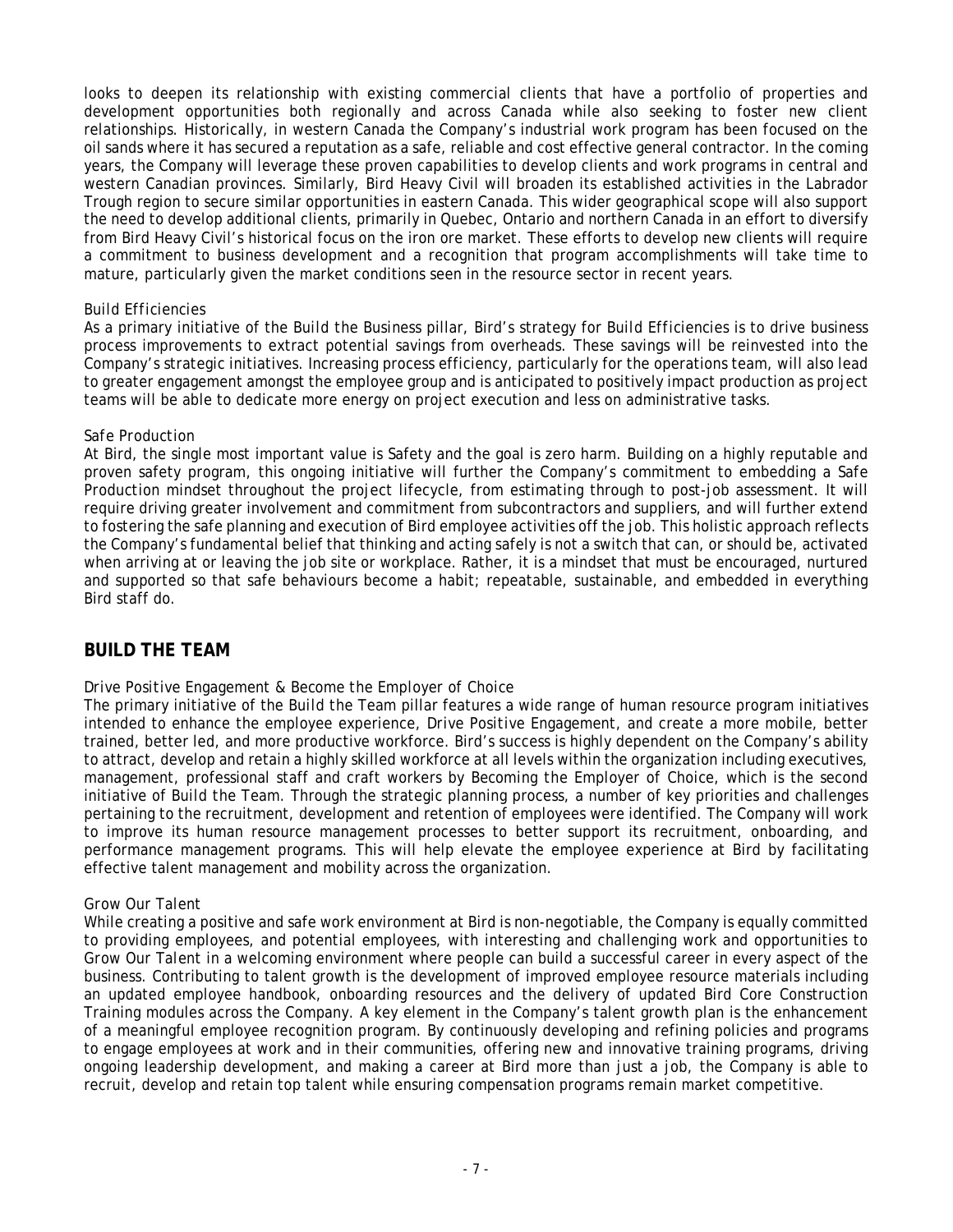# **BUILD RELATIONSHIPS**

### *One Bird*

Recognizing that the construction industry has evolved and projects are getting more complex, Bird has deployed the *One Bird* initiative that considers a holistic, company-wide approach to work more efficiently and effectively. One of the primary goals of this initiative is to identify and share the expertise across the Company to enhance effective deployment of human resources on the best opportunities, regardless of employees' geographic location. By promoting a more mobile workforce and increasing collaboration the Company will leverage its talent for targeted opportunities to secure greater outcomes.

### *Creating a Customer 1st Attitude*

A primary initiative of the *Build Relationships* pillar, the *Creating a Customer 1st Attitude*, targets the development of stronger client relationships. The Company has traditionally focused on operational excellence and execution of its work program as a means to develop client relationships. While this has served the Company well in terms of delivering consistent results and developing repeat clients, there is a need to invest more resources in strengthening existing client relationships and developing new ones. This is consistent with Bird's strategy of targeting work with clients that welcome innovation and position the Company to add value. Bird will continue to target complex work, a market the Company has successfully performed in and one where the competition will be like-minded contractors with similar cost structures and approaches to risk and reward. Clients that seek a longer term, mutually beneficial relationship align well with the *Build Bird* five-year strategic plan.

### *Corporate Social Responsibility*

Bird believes in being a good corporate citizen and supporting the communities in which it works and its employees live. In addition, employees increasingly wish to align themselves with a company that gives back and is socially responsible. Bird's *Corporate Social Responsibility* initiative includes Indigenous Cultural Awareness training for all employees which builds upon the Company's Indigenous Engagement Policy. Furthermore, establishment of the *Bird Foundation*, a formal conduit for tabulating and communicating Bird community donations and contributions, will provide greater direction to the Company's community engagement while driving increased employee participation and engagement.

### **KEY PERFORMANCE DRIVERS**

Securing profitable construction contracts and then controlling the costs during the execution of that work are the key drivers of success for the Company.

In order to achieve this, new work must be available, which is a function of the general state of the economy. In periods of strong economic growth, capital spending will generally increase and there will be more opportunities available in the construction industry. In economic downturns, fewer opportunities typically exist and competition for those opportunities becomes even more intense, generally resulting in lower Gross Profit Percentages. The Company must be successful in securing profitable work in various economic conditions. The construction industry is highly fragmented and accordingly, the Company competes with a number of international, national, regional and local construction firms. One of the Company's competitive advantages rests in its long-standing reputation for successfully delivering high quality projects that fully meet the needs of the customer, which enables the Company to secure repeat business from existing clients and win work with new clients.

The Company's success in securing work is also reflected in the value of the Backlog. The following table shows the Company's Backlog at the end of the comparative reporting periods. The Company's Backlog of \$1,186.0 million at December 31, 2017 increased compared with \$1,137.0 million at December 31, 2016. In 2017, the Company announced it had signed contracts to design and build a mental health facility and energy centre at the Royal Columbian Hospital in New Westminster, BC and more recently an administration and training facility for Bruce Power in Kincardine, ON. In addition, the Company as part of separate consortia signed contracts to design, build, finance, maintain and operate a biosolids facility for the city of Hamilton and an entertainment centre for Ontario Lottery & Gaming in Niagara Falls, ON. In December 2017, the Company announced that it was part of the consortium selected a preferred proponent for the biosolids facility for CRD in Victoria, which was subsequently contracted in February 2018. As of December 31, 2017, the Company was actively pursuing seven PPP projects. In addition, there is one PPP opportunity that the Company has been shortlisted on and is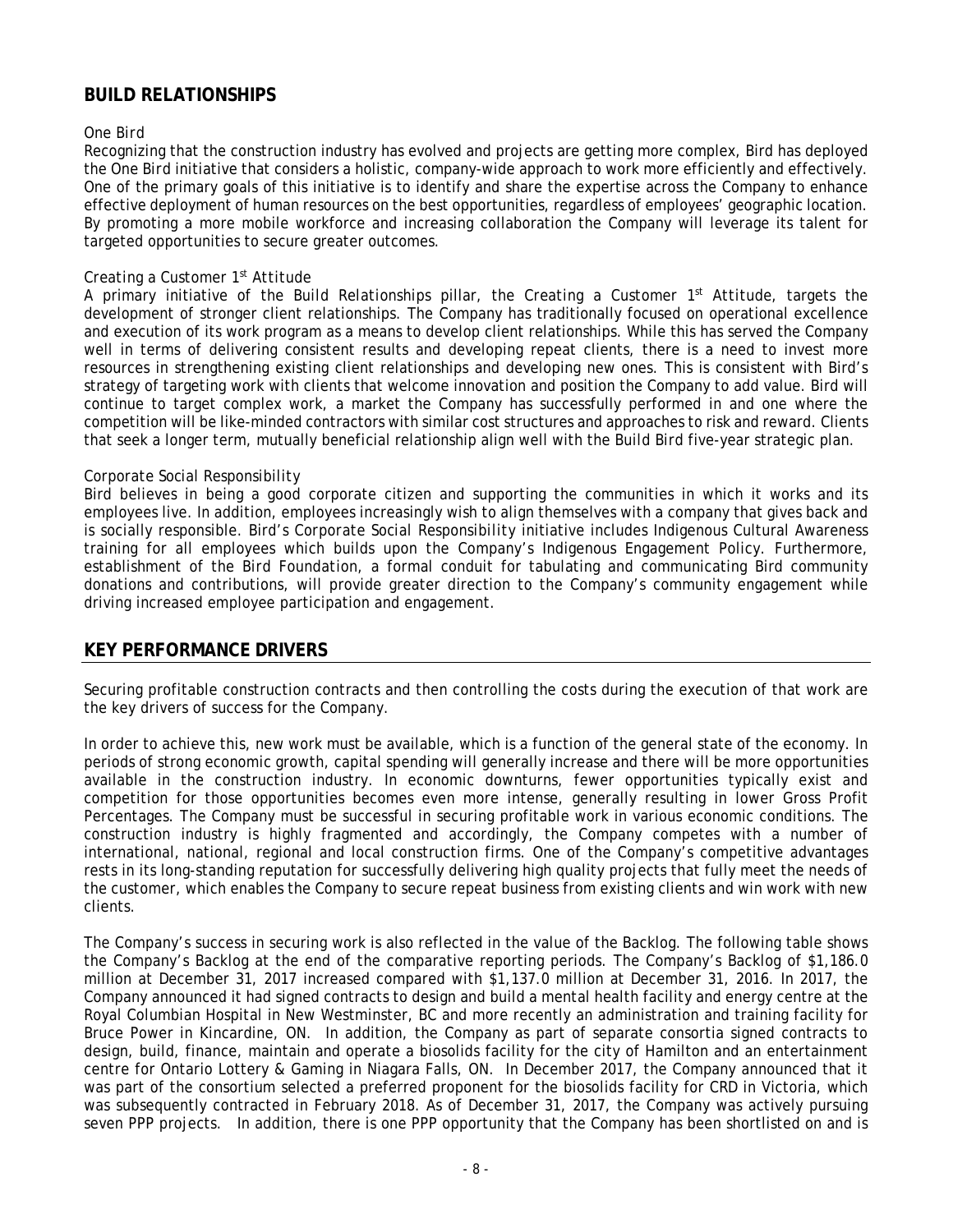awaiting the issuance of the request for proposals, and two more that the Company has responded to the request for qualification and is awaiting confirmation of the shortlist of proponents.

| (in thousands of Canadian dollars) | 2017           | 2016      |  |  |
|------------------------------------|----------------|-----------|--|--|
|                                    |                |           |  |  |
| Backlog                            | $1,186,000$ \$ | 1,137,000 |  |  |

Once the Company has secured a potentially profitable contract, the profitability of that contract, measured by the Gross Profit Percentage, is primarily a function of management's ability to control the costs and achieve productivity objectives associated with the contract. The following table shows the Gross Profit Percentage realized by the Company in the comparative periods.

|                         | 2017 | 2016 |
|-------------------------|------|------|
| Gross Profit Percentage | 5.2% | 5.8% |

In 2017, the Company realized a Gross Profit Percentage of 5.2% compared with 5.8% in 2016. The reduction in Gross Profit Percentage reflects the impact of a PPP project not achieving substantial completion from a contractual standpoint in the fourth quarter. The Company took a provision to cover the additional escalation costs and financing costs from lenders that would result in the first quarter of 2018. The year-over-year decrease in contribution from the industrial work program is also reflected in the decrease in the Gross Profit Percentage. Specifically, in 2016 the Company was working on several larger scale industrial projects. Those projects were substantially completed in the fourth quarter of 2016. The Gross Profit Percentage realized on those projects was higher than the Gross Profit Percentage earned on the current work program, which is comprised of predominately commercial and institutional projects. In addition, through the course of 2016 the Company aligned the cost structure of the business with the progressive decline of the industrial work program. However, in 2017, the Company carried expenses associated with a number of key resources required to execute work identified in the balance of 2017, negatively impacting gross profit. As a result of these factors, the Gross Profit Percentage reported in 2017 is lower than 2016.

### **Financial Condition**

The Company must have adequate working capital and equity retained in the business to support its ongoing operations, including surety and contract security requirements. The Company continually monitors the adequacy of its working capital and equity to satisfy contract security needs. The following shows the working capital and shareholders' equity of the Company in the comparative reporting periods.

| (in thousands of Canadian dollars) |     | 2017    |              | 2016    |
|------------------------------------|-----|---------|--------------|---------|
| Working capital                    | \$. | 90.660  | $\mathbb{S}$ | 118,043 |
| Shareholders' equity               | S.  | 158,621 |              | 163,566 |

Cash flows from operations before changes in non-cash working capital of \$29.6 million was insufficient to offset dividend payments of \$17.9 million, investment in associates of \$12.1 million and income taxes paid of \$20.9 million, which were the primary drivers resulting in a decline of working capital of \$27.4 million in 2017.

The \$4.9 million decrease in the amount of the Company's shareholders' equity since December 31, 2016 is essentially a result of the \$16.6 million dividends declared in the year exceeding the net income of \$11.6 million generated in 2017.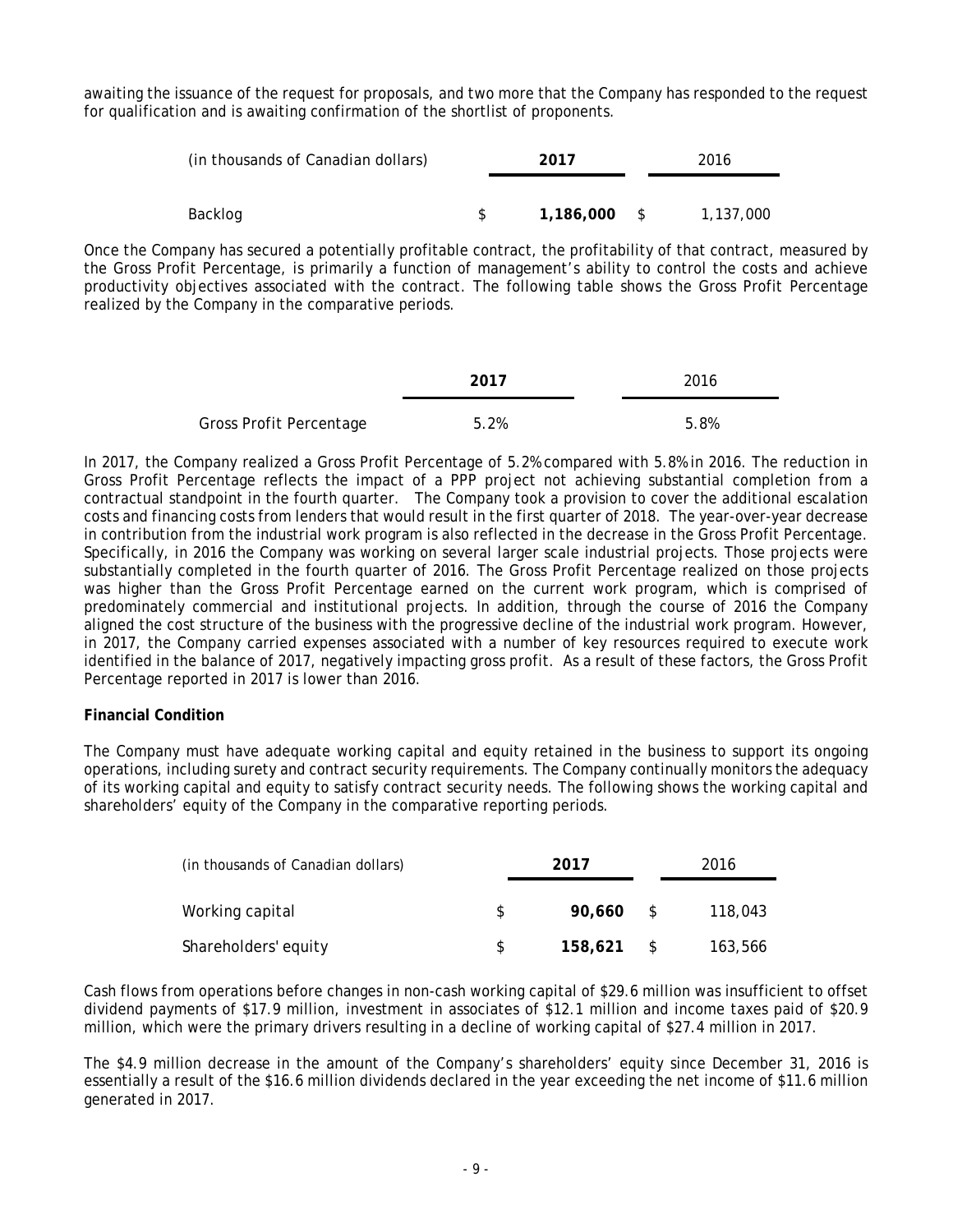The Company has adequate amounts of both working capital and equity to operate the business. The Company expects resource prices to remain stable and recognizes that the construction industry generally lags the recovery of the underlying resource prices. These market conditions and the subsequent reduction of the industrial work program combined with the anticipated increase in PPP project activity, which requires a healthy balance sheet, led to a decision in November 2016 by the Company and its Board of Directors to reduce the amount of dividends paid commencing January 2017. The reduction in the amount of the monthly dividend has helped the Company maintain adequate equity and working capital to support execution of the Company's diversification strategy that otherwise would not have been attainable if the dividend rate prior to November 2016 was maintained.

### **Safety**

At Bird, ensuring that all work on our sites is executed to exacting quality standards begins with our commitment to creating and sustaining a culture in which the identification, assessment, and elimination or control of hazards and risks is incorporated into every aspect of our operations. We call this *Safe Production,* and it is a cornerstone of our operational philosophy and approach.

Ensuring that all workers leave our jobsites everyday just as healthy and safe as when they arrived is a shared commitment and by working collaboratively with our employees and subcontractors to achieve this, we minimize risk and create the appropriate conditions for the safe execution of construction activity - on time, on budget, and to our client's satisfaction. We believe this shared commitment is critical to our overall success. It's how we work.

Through our robust orientation and training programs and our ongoing communication and engagement activities, we encourage all workers to actively contribute to our ongoing efforts to continuously improve not only our safety program, but overall collaboration and effectiveness. In this way, we not only ensure they leave work healthy and safe every day, but in doing so, help contribute to our overall operational excellence.

At Bird, *Safe Production* is not just a vision or a philosophy, it is a daily routine practiced with discipline and rigor on all our job sites. As part of the *Safe Production* strategic initiative, the Company completed an organization wide Safety Culture Assessment in the third quarter of 2017 which will form the basis for the development of a long-term safety strategy for the organization.

In 2017, Bird executed 3,636,791 manhours of work, incurring three lost time incidents (LTI) for an LTI frequency of 0.16.

> **2017** 2016 **0.16** 0.00

### **RESULTS OF OPERATIONS**

# **FISCAL 2017 COMPARED WITH FISCAL 2016**

In the fiscal year ended December 31, 2017, the Company recorded net income of \$11.6 million on construction revenue of \$1,418.4 million compared with net income of \$25.0 million on \$1,589.9 million of construction revenue respectively in 2016. In the current year, construction revenue of \$1,418.4 million was \$171.5 million or 10.8% lower than the \$1,589.9 million recorded in 2016. As expected, the Company's industrial revenues declined relative to those recorded in 2016, primarily owing to a reduced work program resulting from the successful completion of several large-scale projects in late 2016 and the general state of the market in a low commodity price environment. Overall, the Company continues to successfully execute on its significant commercial and institutional work program, including multiple PPP projects.

The Company's gross profit of \$74.4 million in 2017 was \$17.3 million or 18.8% lower than \$91.7 million recorded in 2016. In 2017, the Gross Profit Percentage of 5.2% compares to 5.8% recorded in 2016. During the year, cost estimates were increased on a PPP project that served to negatively impact gross profit in 2017. The project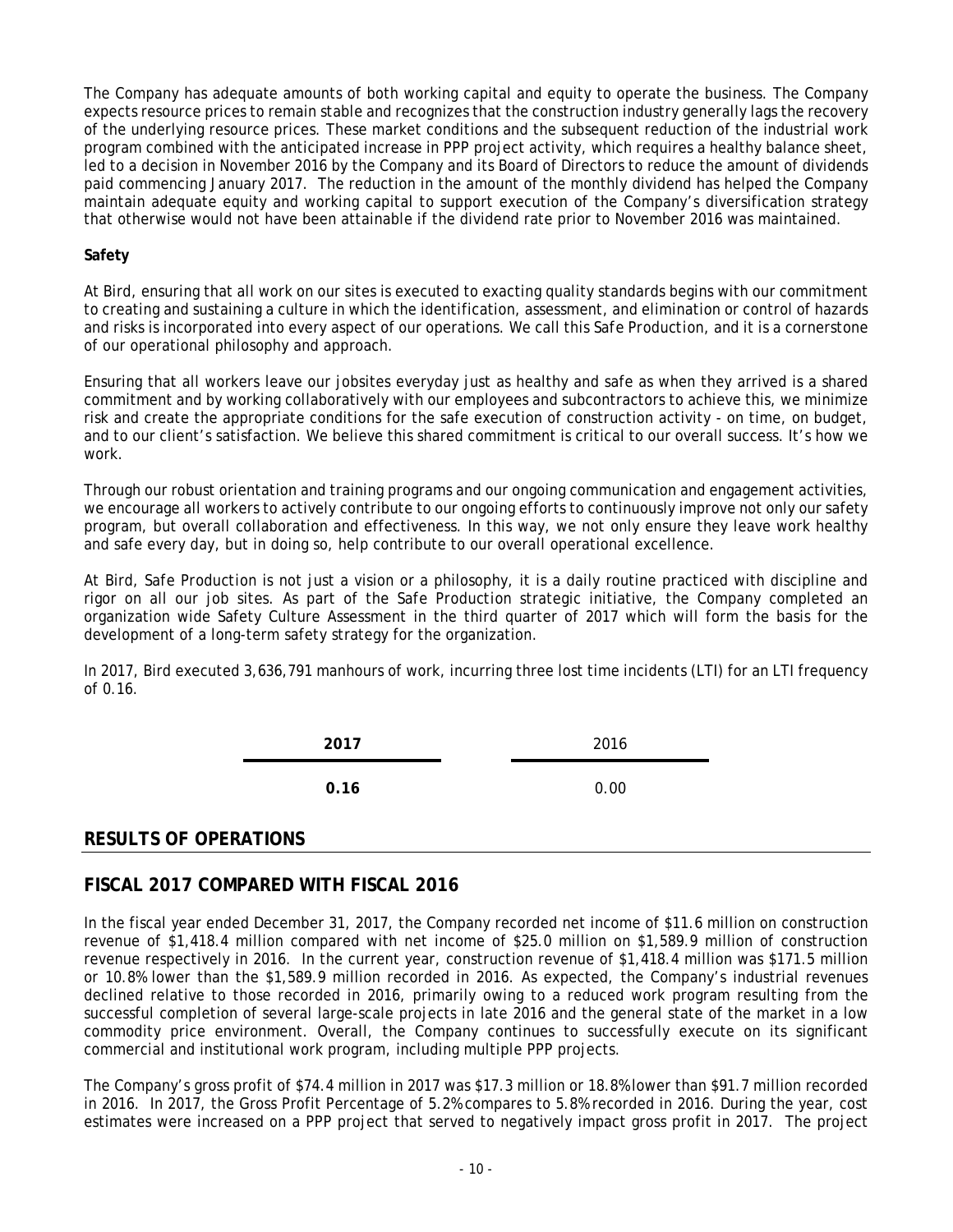achieved substantial performance as defined in the provincial lien legislation but failed to achieve substantial completion from a contractual standpoint. As a result, the Company took a provision to cover additional escalation and financing costs from lenders that would result in the first quarter of 2018. The Company has taken appropriate measures and expects to achieve substantial completion in the first quarter of 2018. In addition, the decrease in the amount of gross profit in 2017 is also reflective of the low volume of industrial project backlog carried into 2017 as several large industrial projects were substantially completed in the fourth quarter of 2016. In 2016, the Company benefitted from a higher proportion of industrial work than in 2017 which was predominantly characterized by more commercial and institutional projects. Current year results were further negatively impacted by carrying the expense associated with key resources required for future work identified in the industrial market.

Income from equity accounted investments in 2017 was \$1.8 million compared with a loss of \$0.1 million in 2016 as PPP concession entities became profitable in the later stages of the projects as construction reached or neared completion in 2017.

In 2017, general and administrative expenses of \$59.8 million (4.2% of revenue) compares with \$58.8 million (3.7% of revenue) in 2016. In 2017, the Company spent \$5.5 million in third-party pursuit costs which is \$3.2 million higher than the amount recorded in 2016, however this was more than offset by a reduction of employee compensation expense. The year-over-year increase is primarily driven by foreign exchange loss and transaction expenses related to the investment made in Stack.

Finance income in 2017 of \$4.1 million is comparable to the \$4.5 million recorded in 2016.

Finance and other costs of \$3.7 million in 2017 were \$0.7 million higher than the \$3.0 million reported in 2016. The increase is due an increase in finance costs for capital purchases and interest costs associated with the total return swap program.

In 2017, income tax expense of \$5.3 million, was \$4.0 million lower than the \$9.3 million expense recorded in 2016, consistent with lower earnings in 2017, but a higher effective tax rate primarily due to increases in nontaxable items.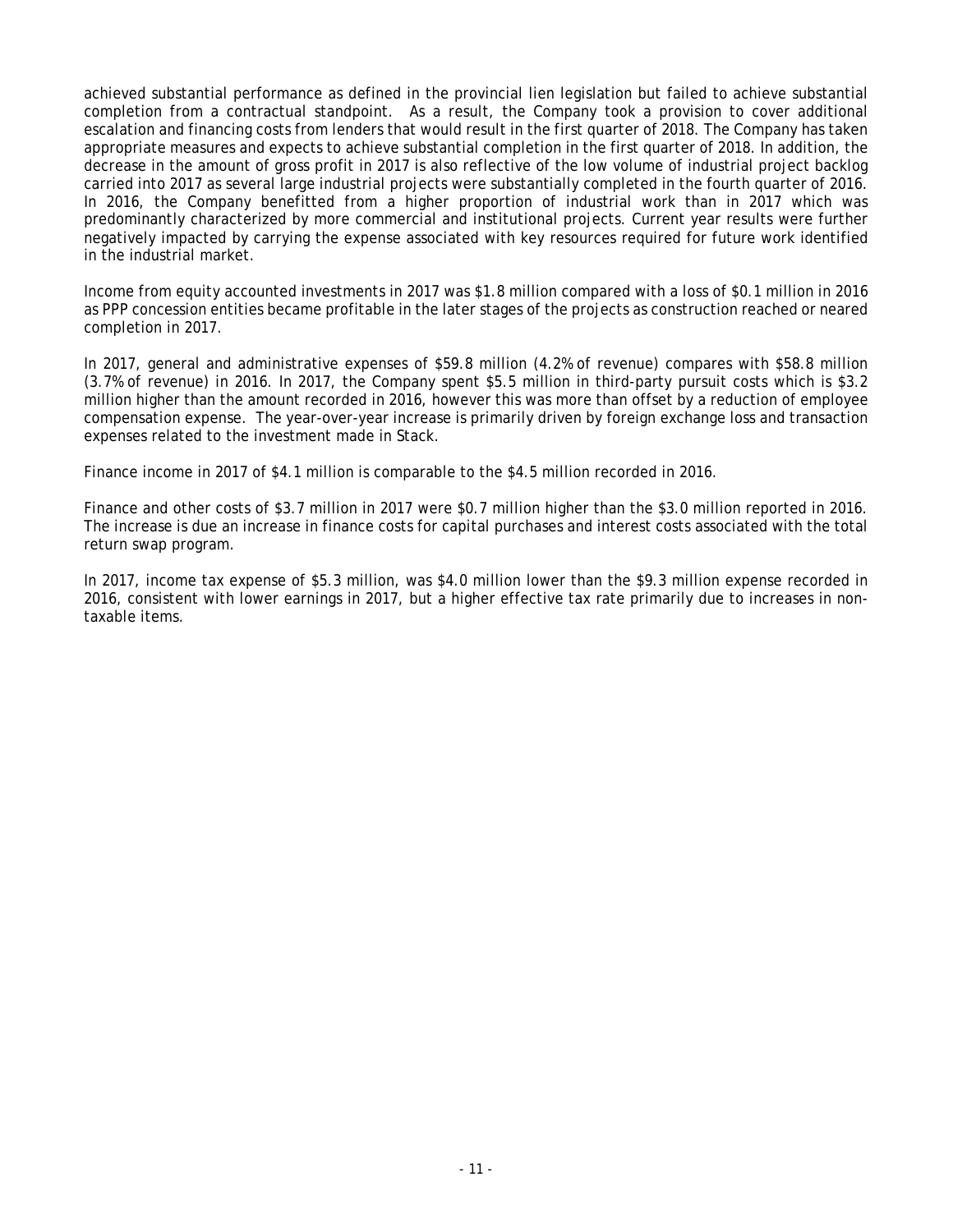# **THREE MONTHS ENDED DECEMBER 31, 2017 COMPARED WITH THREE MONTHS ENDED DECEMBER 31, 2016**

**Selected Quarterly Financial Information Consolidated Statements of Income Fourth Quarter (in thousands of Canadian dollars, except per share amounts)**

|                                                 | For the three months ended |    |             |  |  |
|-------------------------------------------------|----------------------------|----|-------------|--|--|
|                                                 | December 31,               |    |             |  |  |
|                                                 | 2017<br>2016               |    |             |  |  |
|                                                 | (unaudited)                |    | (unaudited) |  |  |
| Construction revenue                            | \$<br>377,713              | \$ | 430,716     |  |  |
| Costs of construction                           | 353,180                    |    | 407,007     |  |  |
| Gross profit                                    | 24,533<br>23,709           |    |             |  |  |
| Income (loss) from equity accounted investments | 220                        |    | 57          |  |  |
| General and administrative expenses             | (17, 194)                  |    | (15, 836)   |  |  |
| Income from operations                          | 7,559                      |    | 7,930       |  |  |
| Finance income                                  | 1,104                      |    | 1,209       |  |  |
| Finance and other costs                         | (1, 253)                   |    | (707)       |  |  |
| Income before income taxes                      | 7,410                      |    | 8,432       |  |  |
| Income tax expense                              | 2,676                      |    | 2,634       |  |  |
| Net income for the period                       | \$<br>4,734                | \$ | 5,798       |  |  |

During the fourth quarter of 2017, the Company generated net income of \$4.7 million on construction revenue of \$377.7 million compared with \$5.8 million and \$430.7 million, respectively in the comparable quarter of 2016. The decrease in the amount of fourth quarter 2017 earnings is primarily due to the increase in pursuit costs offset by an improvement in gross profit realized on lower quarterly construction revenue.

Construction revenue of \$377.7 million was \$53.0 million or 12.3% lower than \$430.7 million recorded in the fourth quarter of 2016. The decrease in construction revenues has been driven by a combination of lower revenue attributable to our PPP work program as substantial completion was achieved on three projects through to the end of September 2017 as well as a reduction in the Company's industrial work program. As expected, the Company's industrial revenues declined relative to those recorded in 2016, primarily due to the reduction in the capital spending programs of many of our industrial clients in response to low commodity prices.

The Company's fourth quarter gross profit of \$24.5 million was \$0.8 million or 3.5% higher than \$23.7 million recorded a year ago, although 2016 gross profit included \$3.9 million impairment on equipment. There was no impairment in 2017, as utilization of the equipment fleet increased year over year in 2017. The Company's fourth quarter 2017 Gross Profit Percentage of 6.5% compares to 5.5% recorded a year ago, or 6.4% adjusting for the impairment recorded in the fourth quarter of 2016 for comparison purposes. The increase in the Gross Profit Percentage in the fourth quarter 2017 is primarily due to the improving total gross profit realized on lower quarterly construction revenues despite the Company recording a provision on a PPP project to cover the additional escalation costs and financing costs from lenders that would result in the first quarter of 2018. While the Company achieved substantial performance in late December as defined in the provincial lien legislation on this project, it did not achieve substantial completion from a contractual standpoint.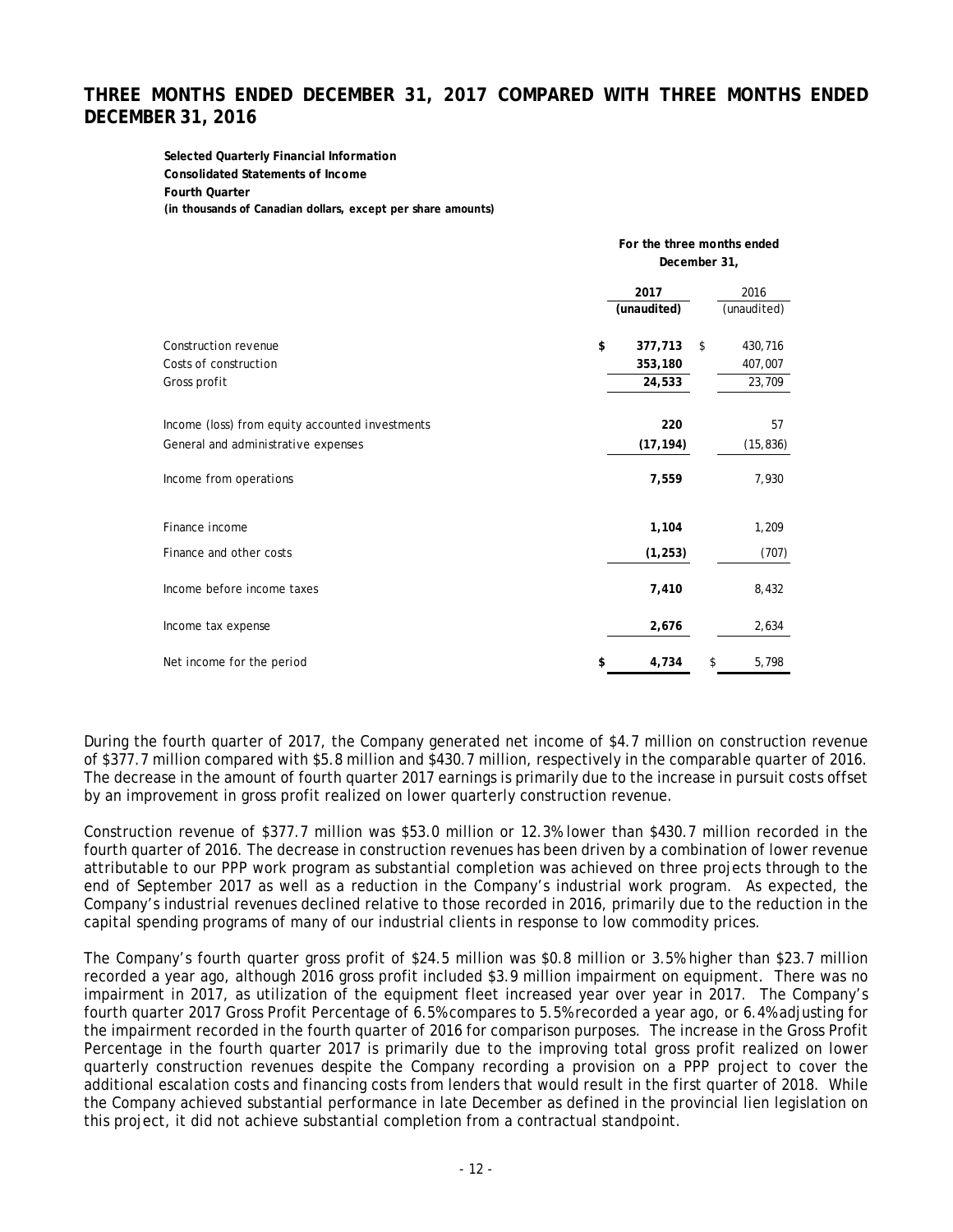Income from equity accounted investments was \$0.2 million in the quarter, which is comparable with income of \$0.1 million in 2016.

In the fourth quarter of 2017, general and administrative expenses of \$17.2 million (4.6% of revenue) was \$1.4 million higher than the \$15.8 million (3.7% of revenue) recorded in 2016. In 2017, the Company spent \$2.1 million in third-party pursuit costs which was \$1.3 million higher than the fourth quarter of 2016.

Finance income in the fourth quarter of 2017 of \$1.1 million was comparable to the \$1.2 million recorded in the same period of 2016.

Finance and other costs of \$1.3 million were \$0.6 million higher than the \$0.7 million reported in the comparable period of 2016. The increase is primarily due to the increase in interest expense on non-recourse project financing.

In the fourth quarter of 2017, income tax expense of \$2.7 million was comparable to 2016.

## **FUTURE OPERATING PERFORMANCE**

At December 31, 2017, the Company was carrying a Backlog of \$1,186.0 million, representing an increase from the \$1,137.0 million carried at the end of 2016. Backlog has stabilized in 2017 after declining through 2016, a result of securing several key new contracts such as the Mental Health Facility and Energy Centre at the Royal Columbian Hospital and more recently the Niagara Falls Entertainment Centre. In addition, the Company has been successful in securing smaller but strategic projects, including a biosolids management facility in Hamilton. The current backlog is predominately characterized by institutional work, a result of securing a significant number of new awards in this sector. While backlog attributable to the industrial and heavy civil work programs increased through the course of 2017, it remains low from a historical perspective as clients continue to have a measured approach to capital spending in response to the lower commodity price environment.

The Company is cautiously optimistic in its outlook for the industrial and resource sectors in 2018 and expects activity to progressively increase through the course of the year. Bidding activity in the mid-stream oil and gas market in western Canada and for mining opportunities in eastern Canada increased in 2017, a trend anticipated to continue in 2018. While the environment remains challenging and highly competitive, there are an increasing number of opportunities which should support an overall increase in the level of activity in 2018. The Company is also beginning to realize success in its effort to diversify its industrial work program, successfully securing an administration building and warehouse facility with Bruce Power in Kincardine, ON, as well as several mechanical process contracts, including a maintenance contract for an oil sands client in northern Alberta. In eastern Canada, the Company has been successful in securing and executing mining related work with a new client and has experienced an increase in mining activity generally through the course of 2017.

With respect to the commercial and institutional market sector, there is a healthy pipeline of opportunities anticipated in 2018, characterized by numerous PPP projects. As of December 31, 2017, the Company was actively pursuing seven PPP projects. In addition, there is one PPP opportunity that the Company has been shortlisted on and is awaiting the issuance of the request for proposals, and two more that the Company has responded to the request for qualification and is awaiting confirmation of the shortlist of proponents. These are all indications that the anticipated activity in this market sector is materializing generally as expected. In addition to the growth in volume of work expected from this activity, the Company anticipates that margin opportunities in this sector will also improve.

Looking towards 2018, the Company expects to benefit from its strong position in the PPP market although revenue growth in this sector will be impacted due to the extension of bid submission dates for several PPP projects. The Company is experiencing tangible progress in our diversification efforts particularly for our industrial, resource and modular service offerings. Overall, the Company anticipates moderate revenue growth in 2018 coupled with third party pursuit costs at historically high levels, a byproduct of the high level of PPP activity combined with the pursuit timeline for several of projects being extended to later in 2018. Equity income resulting from our investments in PPP projects is expected to contribute positively to the year. The Company will continue to make investments in both people and technology as it executes on the *Build Bird* strategic plan, with diversification of our earnings base remaining a key area of focus. While Management does not expect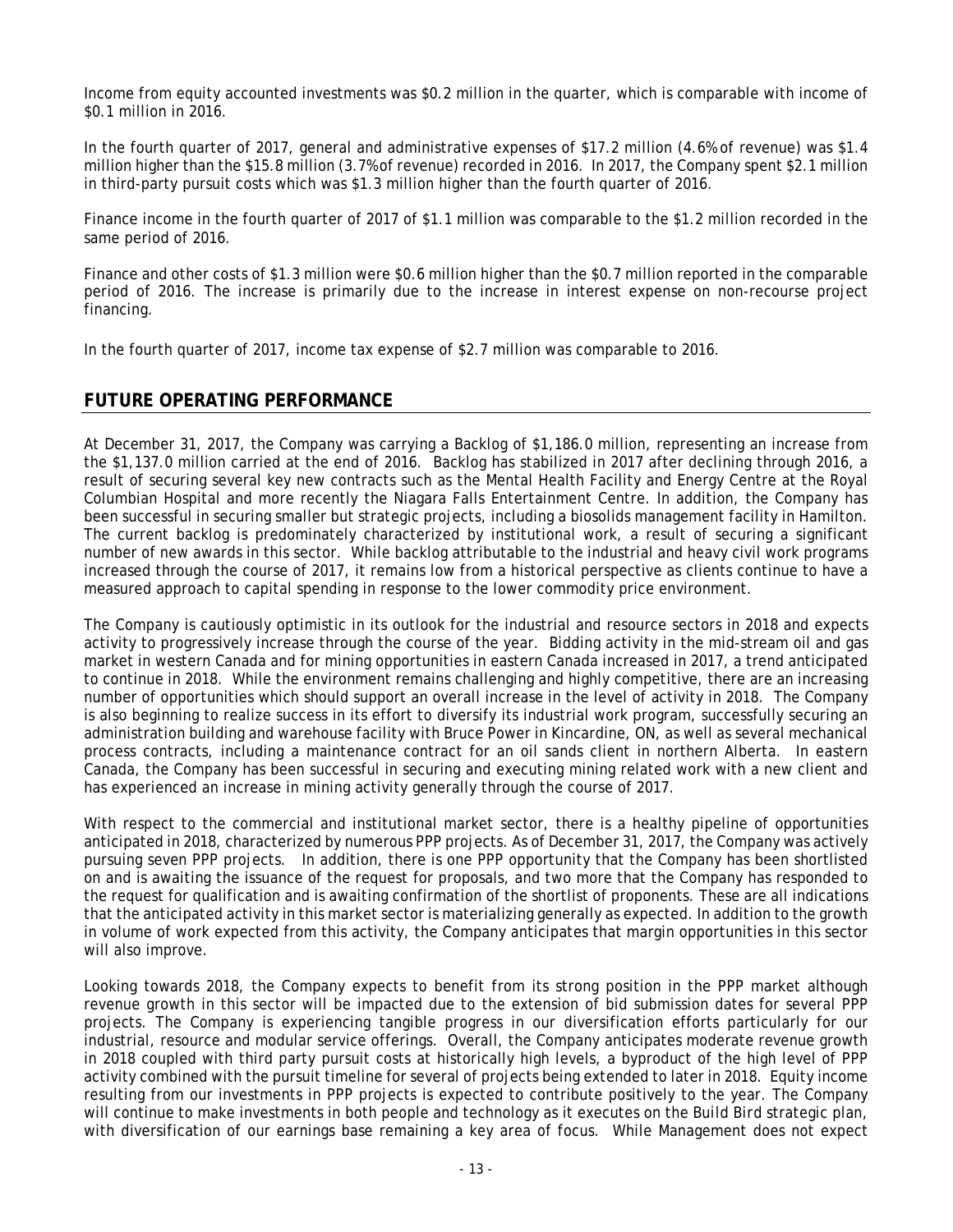earnings in 2018 to outpace the unadjusted earnings achieved in 2016, the Company's financial performance is anticipated to improve markedly relative to 2017 as the Company continues along its path of rebuilding its earnings base.

The institutional market sector contributed 61% of 2017 revenues (56% in 2016). In the institutional sector, investment in infrastructure by the various levels of government is expected to remain a priority. The federal government has announced a number of infrastructure funding programs resulting in an increase in activity in certain sectors such as post-secondary education and public transit systems. Other funding announcements for environmental and projects specifically addressing infrastructure needs in indigenous communities have been slower to materialize. The Company is well positioned to benefit from this increase in infrastructure investment, inclusive of the numerous PPP projects. New contract awards of institutional projects slowed in the second half of 2017 primarily due to the timing and stage of procurement, with several opportunities originally scheduled to close in late 2017 now closing in 2018. The revenue and gross profit contribution in 2018 derived from the institutional sector is expected to be strong.

The industrial market sector contributed 21% of 2017 revenues (29% in 2016). Lower energy prices have resulted in a reduction in the number and size of construction opportunities in the energy sector in western Canada. We expect energy clients to focus on spending programs aimed at lowering the cost of production and on maintenance programs in 2018. Activity in the midstream oil and gas market segment has increased and will continue to offer opportunities to the Company. Renewable energy opportunities in western Canada and nuclear related work in Ontario are also emerging, with pursuit activity anticipated to increase in the year. In addition, there appears to be more positive sentiment with respect to larger scale LNG developments in BC with activity increasing, although the Company does not foresee a significant financial benefit in 2018 at this time. In eastern Canada, lower iron ore and commodity prices have resulted in a cautious approach to capital spending from mining clients, with more annual work programs being tendered as opposed to multi-year mining support contracts. Through 2017, bidding activity in the gold, lithium and iron ore sectors increased, a trend expected to continue in 2018. The Company has been successful in securing work with our core clients in the Labrador Trough region while advancing progress in the development of new clients in Quebec, Ontario and northern Canada. The environment for our industrial market will remain challenging but is anticipated to progressively improve in 2018. The Company anticipates our work program to be comprised of smaller, shorter cycle projects, secured at competitive margins but will be more diversified both geographically and in scope as we continue to advance progress on our *Build Bird* strategic plan. It is anticipated that revenue and gross profits in our industrial sector will increase in 2018 as compared to 2017 but will remain under pressure with capacity still outweighing opportunity in the market.

The retail and commercial sector contributed 18% of 2017 revenues (15% in 2016). The Company continues to secure new work in this market, although traditional retail capital investment remains slow in many geographic regions due to uncertain economic conditions. Increasingly, retail clients with property in urban centers are redeveloping these into mixed-use residential properties, of which the Company is increasingly participating in, particularly in the greater Toronto area. It is anticipated that the retail and commercial market will remain stable in 2018 with multi-story, mixed-use residential projects in urban centers for select clients comprising a larger composition of this work program.

### **Backlog**

During 2017, the Company secured \$1,467.4 million in new construction contracts (including change orders to existing contracts) and put in place \$1,418.4 million of work resulting in a Backlog at December 31, 2017 of \$1,186.0 million. The following table outlines the changes in the amount of the Company's Backlog throughout the current and prior fiscal years.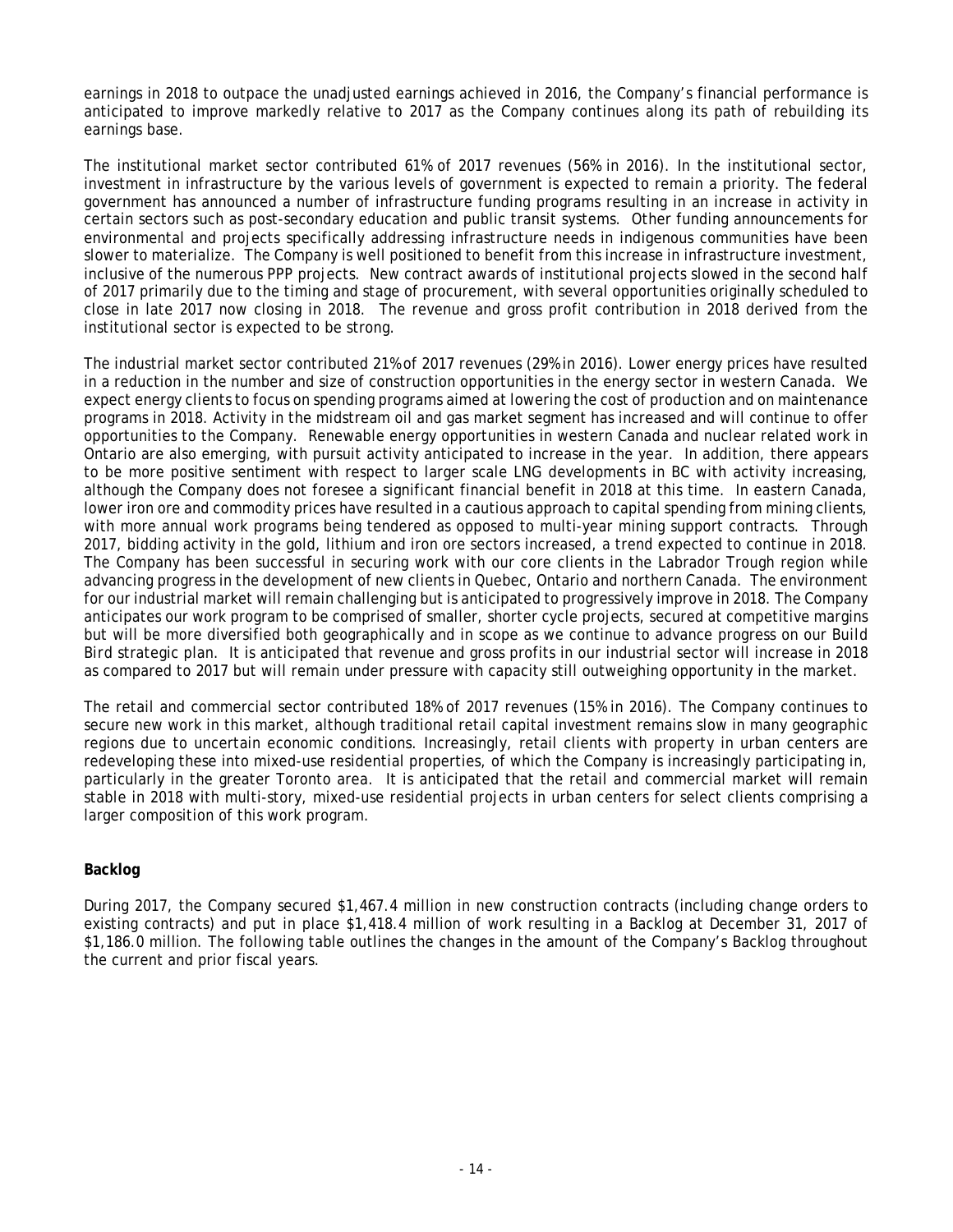| Backlog<br>(in millions of Canadian dollars) |               |
|----------------------------------------------|---------------|
| December 31, 2015                            | \$<br>1,662.8 |
| Securement and change orders in 2016         | 1.064.1       |
| Realized in construction revenues in 2016    | (1,589.9)     |
| December 31, 2016                            | \$<br>1,137.0 |
| Securement and change orders in 2017         | 1,467.4       |
| Realized in construction revenues in 2017    | (1, 418.4)    |
| December 31, 2017                            | \$<br>1,186.0 |

## **ACCOUNTING POLICIES**

The Company's significant accounting policies are outlined in the notes to the audited December 31, 2017 and 2016 Consolidated Financial Statements. The consolidated financial statements were prepared using the same accounting policies as our 2016 consolidated financial statements.

### **Future accounting changes**

#### **IFRS 9, Financial Instruments:**

On July 24, 2014 the IASB issued the complete IFRS 9 (2014). The mandatory effective date of IFRS 9 is for annual periods beginning on or after January 1, 2018 and must be applied retrospectively with some exemptions. The Company intends to adopt IFRS 9 in its financial statements for the annual period beginning on January 1, 2018, with no restatement. The restatement of prior periods is not required and is only permitted if information is available without the use of hindsight. The Company has substantially completed its analysis of the impact of IFRS 9 with the following results:

- a) IFRS 9 introduces new requirements for the classification and measurement of financial assets. Under IFRS 9, financial assets are classified and measured based on the business model in which they are held and the characteristics of their contractual cash flows. The financial assets are subsequently measured at amortized cost, fair value through profit and loss or fair value through other comprehensive income. The Company does not expect a material impact on the classification and measurement of its financial assets, as the majority are currently classified and measured at amortized cost.
- b) IFRS 9 replaces the incurred loss model from IAS 39 by introducing a new 'expected credit loss' model for calculating impairment of financial assets. IFRS 9 specifies different approaches for measuring and recognizing expected credit losses, by considering only defaults in the next 12 months and/or the full remaining life of the financial asset. The expected credit loss model requires a credit loss to be reflected in profit and loss immediately after an asset or receivable is acquired, with subsequent changes in expected credit losses at each reporting date recorded to reflect any change in credit risk. IFRS 9 provides a simplified approach for certain trade receivables and IFRS 15 contract assets. As a result of adopting the new standard, the Company expects earlier recognition of provisions for credit losses which are not yet incurred. The Company has completed an analysis of its historical credit losses and does not expect a material impact on the financial statements as a result of the expected credit loss or life time credit losses to be recognized on transition to IFRS 9.
- c) IFRS 9 includes a new general hedge accounting standard which aligns hedge accounting more closely with risk management. This new standard does not fundamentally change the types of hedging relationships or the requirement to measure and recognize ineffectiveness, however, it will provide more hedging strategies that are used for risk management to qualify for hedge accounting and introduce more judgment to assess the effectiveness of a hedging relationship. The Company does not currently elect hedge accounting and is not intending to apply hedge accounting under IFRS 9 and therefore does not expect a material impact.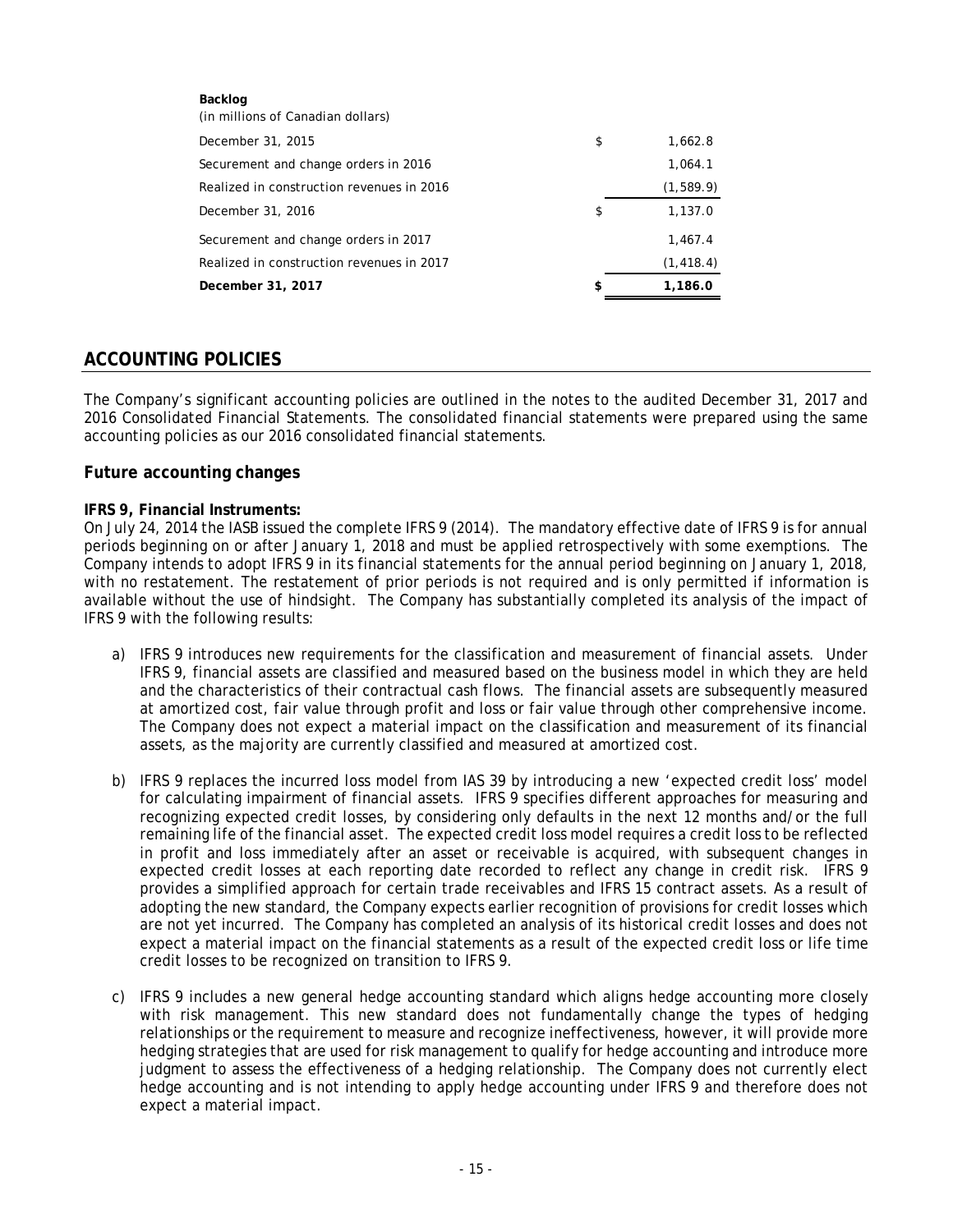### **IFRS 15, Revenue from Contracts with Customers:**

On May 28, 2014, the IASB issued IFRS 15 Revenue from Contracts with Customers. The new standard is effective for annual periods beginning on or after January 1, 2018. IFRS 15 will replace IAS 11 Construction contracts and IAS 18 Revenue. The standard contains a single model that applies to contracts with customers and two approaches to recognizing revenue: at a point in time or over time. The model features a contract-based five step analysis of transactions to determine whether, how much and when revenue is recognized. New estimates and judgmental thresholds have been introduced, which may affect the amount and/or timing of revenue recognized. On April 12, 2016, the IASB issued Clarifications to IFRS 15, Revenue from Contracts with Customers, which is effective at the same time as IFRS 15. The clarifications to IFRS 15 provide additional guidance with respect to the five-step analysis, transition, and the application of the Standard to licenses of intellectual property. The Company is applying the standard and the clarifications in its financial statements for the annual period beginning on January 1, 2018, with retrospective adjustment to the opening consolidated statement of financial position as at January 1, 2017. The Company intends to apply the practical expedient which does not require restatement for contracts that began and were completed within the same annual reporting period before December 31, 2017 or are completed on January 1, 2017.

The Company established an IFRS 15 planning and work group that provided regular updates to the Audit Committee. As part of the implementation project, the Company amended policies and practices, updated internal controls and educated stakeholders. The Company has completed the assessment of significant agreements and contracts with customers and has determined the expected impacts of the adoption of IFRS 15 on its consolidated financial statements. Based on the Company's assessment, the main impacts of adopting IFRS 15 are on timing of revenue recognition, determination of the transaction price, and additional disclosures. The adoption of IFRS 15 will not impact cash flows as cash will continue to be collected according to the Company's contractual terms with its customers.

### *Timing of revenue recognition:*

The Company recognizes contract revenue in profit or loss in proportion to the stage of completion of the contract. Under the new revenue standard, revenue is recognized upon the satisfaction of the Company's performance obligations, which occurs when control of a good or service transfers to the customer. Control can transfer either at a point in time or over time. Based on our assessment, we do not expect any significant changes to the timing of revenue recognition as we believe that these methods best depict the transfer of goods and services to the customer.

#### *Determining the transaction price:*

The transaction price is the consideration that the Company expects to be entitled to in exchange for satisfying its performance obligations. This determination is more complex when the contract price is variable. Revenue related to awards or incentive payments, claims and liquidated damages might be recognized at a different time under the new standard. Claims are accounted for as variable consideration. They are included in the contract revenue using either an expected value or a most likely amount approach provided it is highly probable that a significant reversal in the amount of cumulative revenue recognised will not occur when the uncertainty associated with the claim is subsequently resolved. Changes to the original contract are referred to as contract modifications under IFRS 15 and variations in IAS 11, Construction Contracts ("IAS 11"). A contract variation under IAS 11 states that revenue can be recognized when it is probable the customer will approve the variation and the amount, and the amount of revenue from the variation can be reliably measured. IFRS 15 states that revenue from a contract modification can be recognized when it is approved and it is highly probable that a significant reversal in the amount of cumulative revenue recognised will not occur when the uncertainty associated with the change modification is subsequently resolved. Given the higher level of probability to be applied under IFRS 15, the anticipated impact of applying IFRS 15 is that some revenue previously recognized under IAS 11 will be reversed as at January 1, 2017. Revenue from these contract modifications will be recognized when, and if, IFRS 15 guidance is met.

Construction contracts often require amounts to be retained by customers for reasons other than to provide financing. This retainage is intended to protect the customer from the contractor failing to adequately complete some or all its obligations under contract. Under the new standard, this type of retainage does not include a significant financing component and does not reflect the time value of money in the transaction price. We expect to no longer record interest income and expense relating to accretion.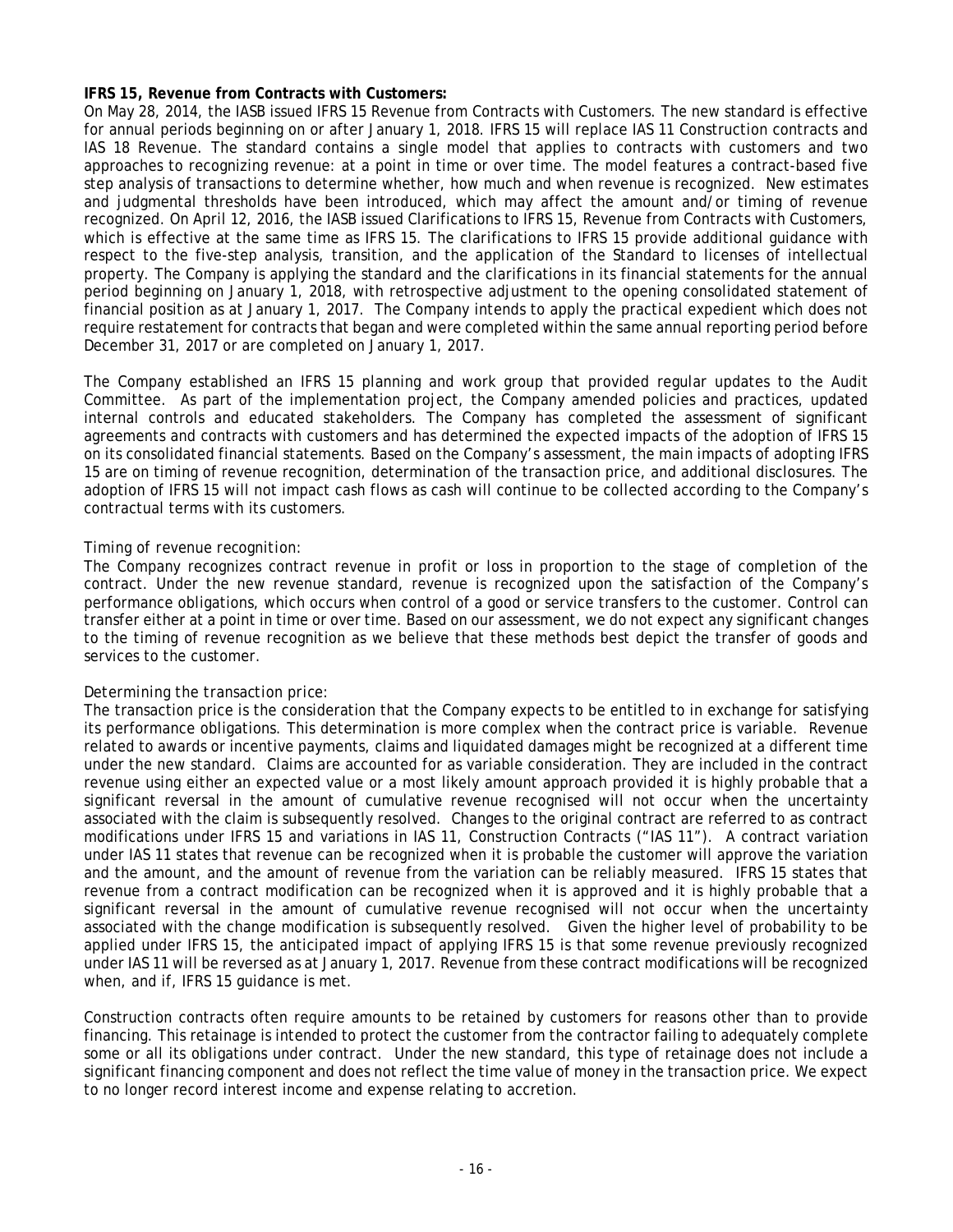### *Quantification of impact:*

The Company expects the adoption of the standard to result in a decrease in assets of approximately \$6.8 million and a decrease in liabilities of \$7.0 million, with a corresponding increase to retained earnings of approximately \$0.2 million net of income taxes as at January 1, 2017. The Company is in the process of determining the impact, if any, to its revenue and net income as previously reported for the year ended December 31, 2017.

### *Other presentations and disclosure requirements:*

IFRS 15 contains presentation and disclosure requirements which are more detailed than the current standards. The presentation requirements represent a change from current practice and will increase the disclosures required in the consolidated financial statements. The Company is in the process of preparing its draft disclosures, which will be required in the first quarter of 2018 and in its annual financial statements for the year ended December 31, 2018. The Company continues to evaluate the systems, internal controls, policies and procedures necessary to collect and disclose the required information.

### **IFRS 16, Leases:**

On January 13, 2016, the IASB issued IFRS 16 Leases. The new standard is effective for annual periods beginning on or after January 1, 2019. This standard introduces a single lessee accounting model and requires a lessee to recognize assets and liabilities for all leases with a term of more than twelve months, unless the underlying assets are of low value. A lessee is required to recognize a right-of-use asset and a lease liability representing its obligation to make lease payments. The Company intends to adopt IFRS 16 in its financial statements for the annual period beginning on January 1, 2019. The impact of the standard has not yet been determined.

### **Amendments to IFRS 2, Classification and Measurement of Share-based Payment Transactions:**

On June 20, 2016, the IASB issued amendments to IFRS 2 Share-based Payment, clarifying how to account for certain types of share-based payment transactions. The amendments provide requirements on the accounting for: the effects of vesting and non-vesting conditions on the measurement of cash-settled share-based payments; share-based payment transactions with a net settlement feature for withholding tax obligations; and a modification to the terms and conditions of a share-based payment that changes the classification of the transaction from cash-settled to equity-settled. The Company will adopt the amendments to IFRS 2 in its financial statements for the annual period beginning on January 1, 2018. The Company does not expect the amendments to have a material impact on the financial statements.

### **IFRIC 22, Foreign Currency Transactions and Advance Consideration:**

On December 8, 2016, the IASB issued IFRIC Interpretation 22 Foreign Currency Transactions and Advance Consideration. The Interpretation clarifies which date should be used for translation when a foreign currency transaction involves an advance payment or receipt. The Interpretation is applicable for annual periods beginning on or after January 1, 2018. The Interpretation may be applied either: retrospectively; or prospectively to all assets, expenses and income in the scope of the Interpretation initially recognized on or after: the beginning of the reporting period in which the entity first applies the Interpretation; or the beginning of a prior reporting period presented as comparative information in the financial statements. The Company will adopt the Interpretation in its financial statements for the annual period beginning on January 1, 2018. The Company does not expect the Interpretation to have a material impact on the financial statements.

### **IFRIC 23, Uncertainty over Income Tax Treatments:**

On June 7, 2017, the IASB issued IFRIC Interpretation 23 Uncertainty over Income Tax Treatments. The Interpretation provides guidance on the accounting for current and deferred tax liabilities and assets in circumstances in which there is uncertainty over income tax treatments. The Interpretation is applicable for annual periods beginning on or after January 1, 2019. Earlier application is permitted. The Company intends to adopt the Interpretation in its financial statements for the annual period beginning on January 1, 2019. The Company does not expect the Interpretation to have a material impact on the financial statements.

### **SUMMARY OF QUARTERLY RESULTS**

The table below summarizes the results for the eight most recent quarters. Although the Company experiences some seasonality in its business, variations in net income from quarter-to-quarter primarily reflect the differences in the profitability of the contracts administered in the respective quarters. Contracts typically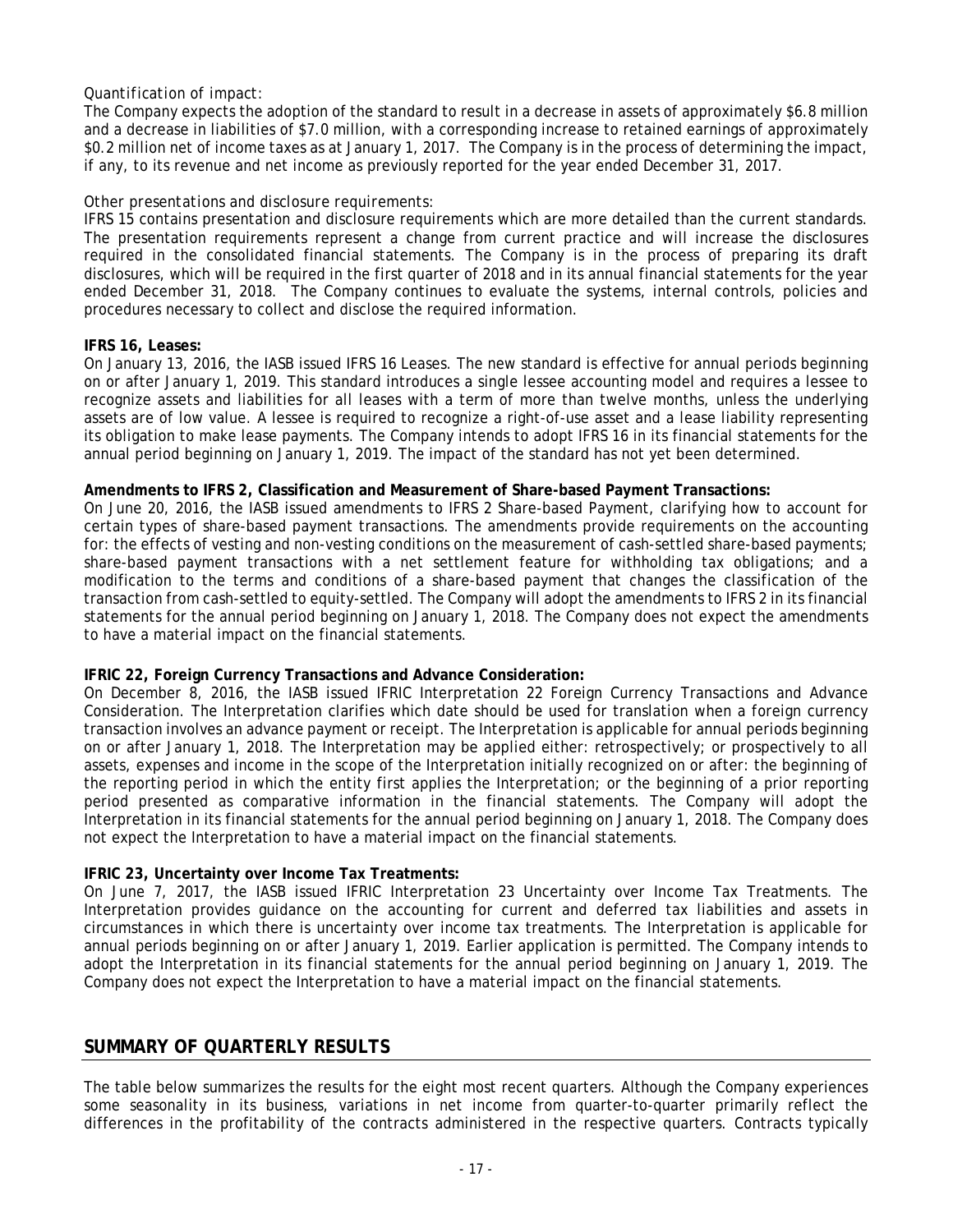extend over several quarters and often over several years. For purposes of quarterly financial reporting, the Company must estimate the cost required to complete each contract to assess the overall profitability of the contract and the amount of gross profit to recognize for the quarter. Such estimating includes contingencies to allow for certain known and unknown risks. The magnitude of the contingencies will depend on the nature and complexity of the work to be performed. As the contract progresses and remaining costs to be incurred and risk exposures become more certain, contingencies will typically decline or have been utilized, although certain risks will remain until the contract has been completed, and even beyond. In some cases, variations in earnings may occur where costs incurred to date may be recoverable from insurance policies or claims to clients at a future date but cannot be recorded in the current quarter until certainty of the recovery is attained. As a result, earnings may fluctuate significantly from quarter-to-quarter, depending on whether large and/or complex contracts are completed or nearing completion during the quarter, or have been completed in immediately prior quarters.

There are also several other factors that can affect the Company's revenues and profit from quarter-to-quarter. These include the timing of contract awards, the value of subcontractor billings and project scheduling. Management does not believe that any individual factor is responsible for changes in revenue from quarter-toquarter, with the exception of seasonality in the first quarter of each year.

(in thousands of Canadian dollars, except per share amounts)

|                           |         | 2016      |         |         |                | 2017    |         |                 |
|---------------------------|---------|-----------|---------|---------|----------------|---------|---------|-----------------|
|                           | Q1      | <u>02</u> | Q3      | Q4*     | Q <sub>1</sub> | Q2      | Q3      | $\overline{04}$ |
| Revenue                   | 338,294 | 413,195   | 407.663 | 430.716 | 309,755        | 345,881 | 385,090 | 377,713         |
| Net income/(loss)         | 9.343   | 3.886     | 5.975   | 5.798   | (1, 141)       | 2.497   | 5.528   | 4,734           |
| Earnings/(loss) per share | 0.22    | 0.09      | 0.14    | 0.14    | (0.03)         | 0.06    | 0.13    | 0.11            |

Notes: \* The fourth quarter 2016 includes a net non-cash after-tax impairment charge of \$2.7 million.

### **FINANCIAL CONDITION, CAPITAL RESOURCES AND LIQUIDITY**

The following table presents a summary of the Company's financial condition for the periods indicated.

| (in thousands of Canadian dollars) | 2017          | 2016          |  |  |
|------------------------------------|---------------|---------------|--|--|
| <b>Financial Position Data</b>     |               |               |  |  |
| Cash and cash equivalents          | \$<br>133,055 | \$<br>261,876 |  |  |
| Non-cash working capital           | (42, 395)     | (143, 833)    |  |  |
| Working capital                    | 90,660        | 118,043       |  |  |
| Non-current loans and borrowings   | 13,843        | 8,623         |  |  |
| Shareholders' equity               | 158,621       | 163,566       |  |  |

Although the Company has adequate amounts of both working capital and equity, the expectation of a weaker industrial market in the near term with the resultant negative impact on earnings combined with the anticipated increase in PPP project activity, which requires a healthy balance sheet, led to a decision by the Company and its Board of Directors to reduce the amount of dividends paid. Commencing in January 2017 for shareholders of record, the dividend was reduced from \$0.0633 to \$0.0325 per common share per month. The reduction in the amount of the monthly dividend allowed the Company to maintain equity and working capital at levels not otherwise attainable if the 2016 dividend rate was maintained and support execution of the Company's diversification strategy.

As a component of working capital, the Company maintains a balance of cash and cash equivalents. At December 31, 2017, this balance amounted to \$133.1 million. The non-cash net current asset/liability position was in a net liability position of \$42.4 million at December 31, 2017, compared to a net liability position of \$143.8 million at December 31, 2016. The primary drivers of the change are the decrease in accounts payable in 2017 and payment of income taxes payable accrued in 2016 which were partially offset by increased project activity through Bird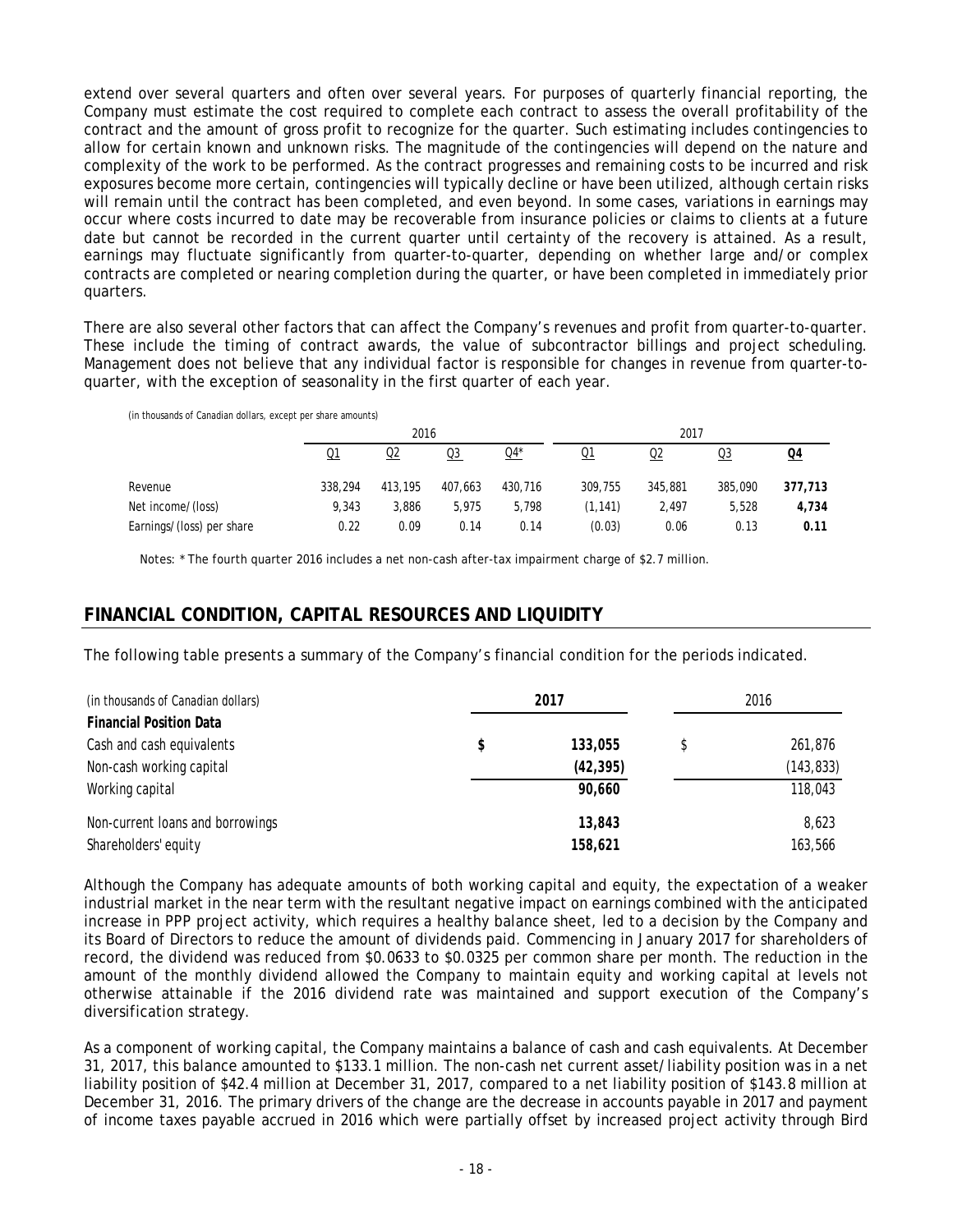Heavy Civil, which required additional non-cash working capital. The significant reduction in accounts payable in the first quarter of 2017 compared with December 31, 2016 is due to the timing of significant collections in late December 2016 and the subsequent payment to subcontractors in January 2017. The non-cash net current asset/liability position fluctuates significantly in the normal course of business from period to period, primarily due to the timing of differences between the settlement of payables due to subcontractors and suppliers, billings and collection of receivables from clients, and also the timing in the settlement of income taxes payable. The Company's cash balances absorb these fluctuations with no net impact to the Company's net working capital position or ability to access contract surety support. The Company believes it has sufficient working capital to support its current and expected contract security requirements.

### **Credit Facilities**

The Company has a number of credit facilities available to access in order to support the issuance of letters of credit, finance future capital expenditures and finance the day-to-day operations of the business.

### **Operating Lines of Credit**

### *a) Committed revolving line of credit:*

The Company has a committed revolving credit facility of up to \$70.0 million, with a Canadian chartered bank. The term of the facility was extended and now matures December 31, 2020. This facility may be used in the normal course of business for general working capital purposes, to issue non-collateralized letters of credit, fund future capital expenditures and qualifying permitted acquisitions. At December 31, 2017, the Company has \$26.4 million in letters of credit outstanding on this facility (December 31, 2016 - \$nil) and has drawn \$5.0 million on this facility (December 31, 2016 - \$5.0 million). The \$5.0 million draw is presented as loans and borrowings on the Company's statement of financial position as the facility matures in 2020.

### *b) Committed revolving line of credit facility*:

A subsidiary of the Company has a \$25.0 million committed revolving credit facility, maturing on June 10, 2018. The facility may be used to finance normal course operations. Borrowings under this facility are secured by a first charge against the net assets of the subsidiary. As at December 31, 2017, the balance drawn on this facility is \$nil (December 31, 2016 - \$nil).

#### **Letters of Credit Facilities**

The Company has available \$105.0 million of demand facilities used to primarily support the issuance of letters of credit. All letters of credit issued under these facilities are supported by the pledge of Company-owned financial instruments, including cash. At December 31, 2017, the Company has \$25.0 million in letters of credit outstanding on this facility (December 31, 2016 - \$34.0 million).

The Company has available a facility with Export Development Canada (EDC) to support the issuance of contract performance security letters of credit issued by financial institutions on behalf of the Company. The Company can only use this facility when letters of credit have been issued as contract security for projects that meet the EDC mandate to provide financial support for Canadian exports abroad.

Letters of credit are typically issued to support the Company's performance obligations relating to PPP and other major construction projects. The following table outlines the amount of the credit facilities, the amount of issued letters of credit and the amount of collateral pledged in support of the outstanding letters of credit.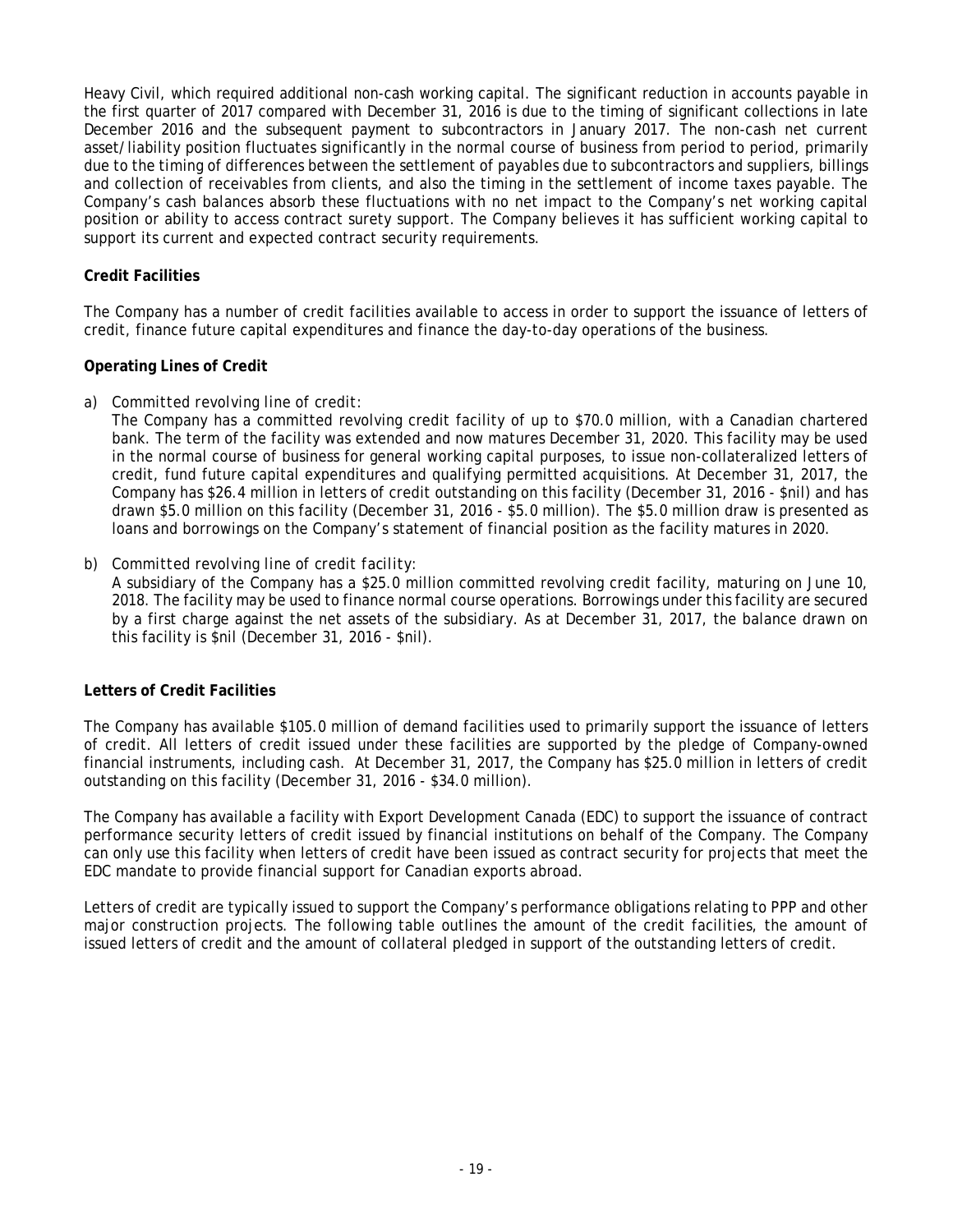| (in thousands of Canadian dollars)              |    | 2017    | 2016          |
|-------------------------------------------------|----|---------|---------------|
| Committed revolving line of credit              | \$ | 70,000  | \$<br>55,000  |
| Letters of credit facilities                    | \$ | 105,000 | \$<br>122,000 |
| Letters of credit issued                        | \$ | 51,506  | \$<br>34,028  |
| Collateral pledged to support letters of credit | \$ | 20,253  | \$<br>29.244  |
| Guarantees provided by EDC                      | \$ | 4.891   | \$<br>4.891   |

The increase in the amount of outstanding letters of credit at the end of 2017 compared to the end of 2016 is primarily the result of new letters of credit being issued with respect to the testing and performance commissioning period of the Calgary Composting Facility project, collateral associated with Total Return Swap derivative contracts and new letters of credit issued related to Niagara Falls Entertainment Centre. The Company was able to cancel the letters of credit related to Saskatchewan Schools within the year.

### **Equipment Financing**

The Company and its subsidiaries have committed term credit facilities of up to \$35.0 million to be used to finance equipment purchases. Borrowings under the facility are secured with a first charge on the equipment being financed. As of December 31, 2017, the facility has drawn \$6.3 million on this facility, of which \$5.8 million is outstanding (December 31, 2016 - \$nil) and classified as finance leases. Interest on the facility can be charged at a fixed rate based on the Bank of Canada bond rate plus a spread. Interest is paid monthly in arrears.

In addition, subsidiaries of the Company have equipment acquisition lines of credit for \$42.5 million (December 31, 2016 - \$62.5 million) with the financing arms of several major heavy equipment suppliers to finance the purchase of equipment. Unutilized equipment acquisition lines of credit were reduced by \$20 million in the third quarter of 2017. Draws under this facility are typically recognized as operating leases for accounting purposes. At December 31, 2017, the Company has used \$6.0 million under the facilities (\$6.4 million at December 31, 2016). The Company's total lease commitments are outlined under Contractual Obligations.

At December 31, 2017, the Company was in compliance with all debt covenants relating to its operating and equipment lines of credit.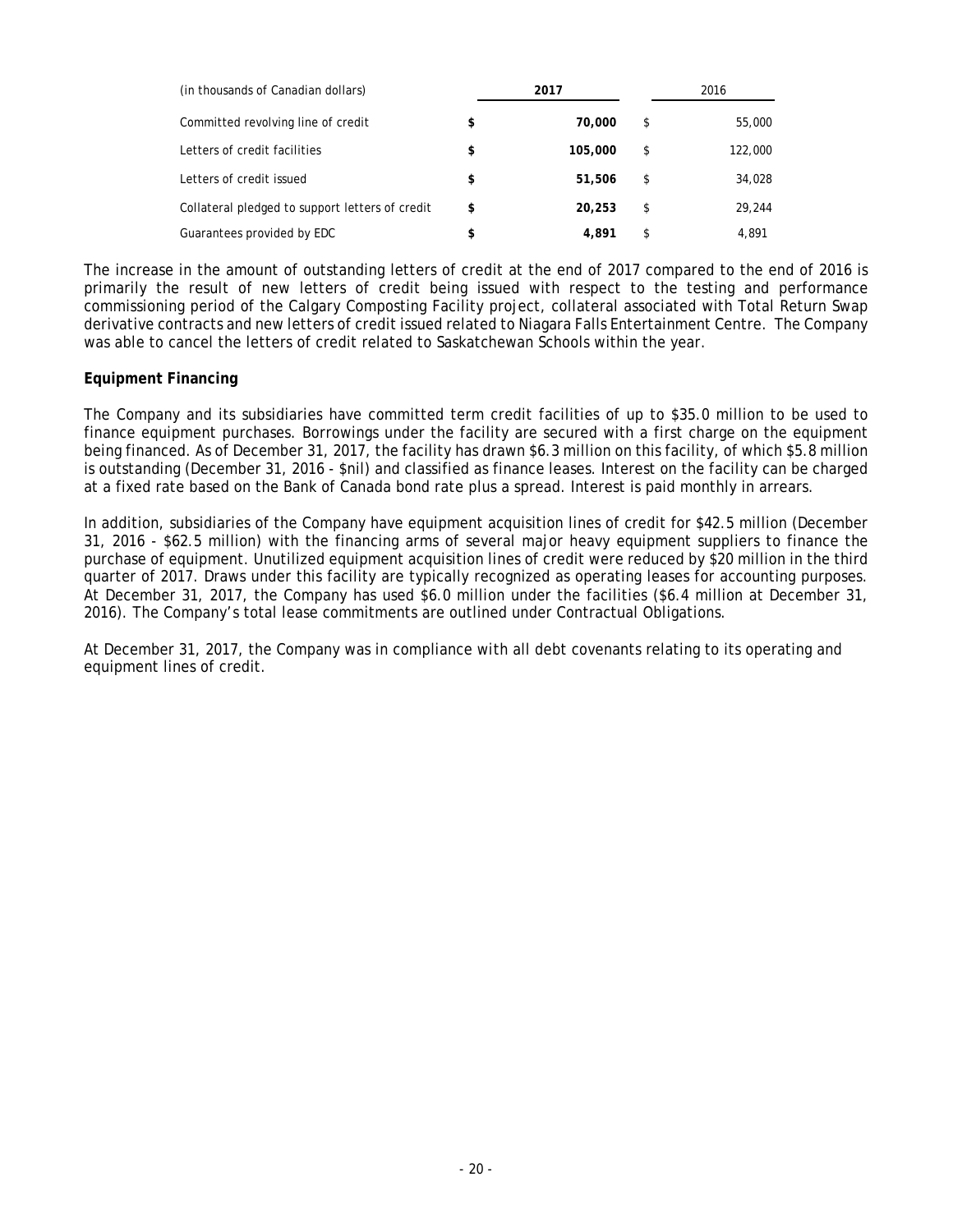### **Loans and Borrowings**

In 2017, the Company issued a new fixed-rate term loan for \$2.0 million and entered into finance leases for \$9.5 million to finance equipment purchases. The Company made \$4.2 million in principal repayments (including finance lease repayments).

The following table provides details of outstanding debt as at December 31, 2017, and principal repayments due over the next five years, excluding the amortization of debt financing costs, finance lease liabilities and nonrecourse project financing.

| (in thousands of Canadian dollars) |        |        |                                      |        |           |                                      |
|------------------------------------|--------|--------|--------------------------------------|--------|-----------|--------------------------------------|
|                                    | Amount | Year 1 | Year 2                               | Year 3 | Year 4    | Year 5                               |
|                                    |        |        |                                      |        |           |                                      |
| Loans and borrowings               |        |        | $$10,177$ $$2,479$ $$1,216$ $$5,891$ |        | 591<br>\$ | <b>S</b><br>$\overline{\phantom{a}}$ |

### **Cash Flow Data**

The following table provides an overview of cash flows during the periods indicated:

| (in thousands of Canadian dollars)                                                           | 2017 |            | 2016 |           |  |
|----------------------------------------------------------------------------------------------|------|------------|------|-----------|--|
| Cash Flow Data                                                                               |      |            |      |           |  |
| Cash flows from operations before changes in non-cash working capital                        | \$   | 29,619     | \$   | 48,449    |  |
| Changes in costs and estimated earnings in excess of billings - alternative finance projects |      | (7,508)    |      | (51, 756) |  |
| Changes in non-cash working capital and other                                                |      | (113, 232) |      | 46,989    |  |
| Cash flows from (used in) operating activities                                               |      | (91, 121)  |      | 43,682    |  |
| Investments in associates                                                                    |      | (12, 144)  |      |           |  |
| Capital distributions from associates                                                        |      | 803        |      |           |  |
| Additions to property, equipment and intangible assets                                       |      | (14, 572)  |      | (5,602)   |  |
| Proceeds on sale of property and equipment                                                   |      | 7,366      |      | 853       |  |
| Purchase of short-term investments                                                           |      | (6, 943)   |      |           |  |
| Proceeds from maturity of short-term investments                                             |      | 6,711      |      |           |  |
| Other long-term assets                                                                       |      | (2, 312)   |      | 748       |  |
| Cash flows used in investing activities                                                      |      | (21, 091)  |      | (4,001)   |  |
| Dividends paid on shares                                                                     |      | (17, 891)  |      | (32, 297) |  |
| Proceeds from non-recourse project financing                                                 |      | 32,407     |      | 44,437    |  |
| Repayment of non-recourse project financing                                                  |      | (27, 662)  |      |           |  |
| Proceeds from loans and borrowings                                                           |      | 1,965      |      | 506       |  |
| Repayment of loans and borrowings                                                            |      | (4, 222)   |      | (9, 184)  |  |
| Cash flows from (used in) financing activities                                               |      | (15, 403)  |      | 3,462     |  |
| Increase (decrease) in cash and cash equivalents                                             | \$   | (127, 615) | \$   | 43,143    |  |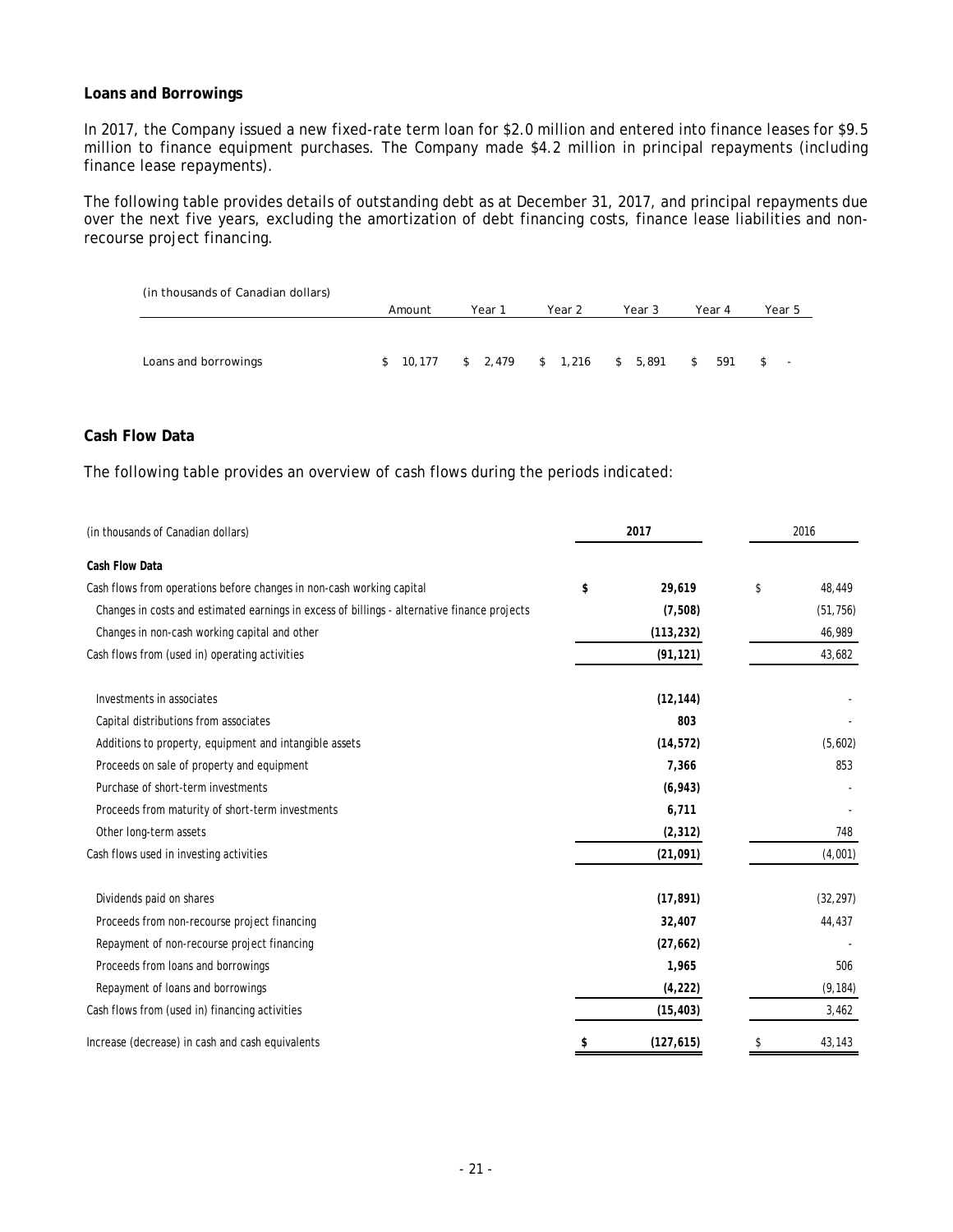### **Operating Activities**

During 2017, cash flows from operating activities used cash of \$91.1 million compared with cash generated of \$43.7 million in 2016. In 2017, cash flows from operations was comprised of \$29.6 million of cash generated from operating activities before changes in non-cash working capital and a \$120.7 million use of cash derived from changes in noncash working capital relating to operating activities. In 2016, the comparative amounts were \$48.4 million of cash generated from operations before changes in non-cash working capital and \$4.8 million use of cash derived from changes in non-cash working capital relating to operating activities. The year-over-year decrease in cash flows from operations before changes in non-cash working capital in 2017 is primarily the result of the \$11.6 million net income in 2017 compared to \$25.0 million net income in 2016 and the change in income tax expense year-over-year. In 2017, changes in the amount of non-cash working capital and other used cash in total of \$113.2 million compared to a generation of cash of \$47.0 million in 2016. The primary drivers of the change are the decrease in accounts payable in 2017 and the payment of income taxes in 2017 accrued in 2016. In 2017, billing and collection of costs and estimated earnings in excess of billings related to the Casey House project were billed and collected. The remaining use of cash is related to the Moncton Downtown Centre. Proceeds and repayments of the non-recourse debt relating to alternative finance projects are included in financing activities.

### **Investing Activities**

During 2017, the Company used \$21.1 million of cash in investing activities compared to the \$4.0 million use of cash in 2016. The amount of cash used to purchase property, equipment and intangible assets in 2017 of \$14.6 million which is an increase of \$9.0 million compared to the \$5.6 million used in 2016, and reflects contract driven equipment requirements. Of the \$9.0 million increase, \$6.3 million was generated through sale-leaseback transactions. The Company generated \$7.4 million in cash in 2017 from the sale of property and equipment which is inclusive of \$6.3 million in sale-leasebacks transactions compared with proceeds of \$0.9 million in 2016. There were no sale-leaseback transactions in 2016. During 2017, the Company used \$12.1 million in cash (compared to \$nil used in 2016) for equity contributions primarily related to projects for which the Company has acquired a minority equity interest. A portion of the total was also used to acquire a 50% interest of Stack. Capital distributions from equity accounted investments generated cash of \$0.8 million in 2017 compared to \$nil in 2016. The Company also used \$6.9 million to purchase short-term investments in 2017 compared to \$nil used in 2016. These short-term investments matured in 2017 generating proceeds of \$6.7 million.

### **Financing Activities**

During 2017, the Company used \$15.4 million of cash from financing activities compared with generated cash of \$3.5 million in 2016. The increase in the amount of cash used in financing activities in 2017 is primarily a result of a repayment of non-recourse project financing of \$27.7 million offset by the reduction in the amounts paid for dividends of \$14.4 million and in loans and borrowings of \$5.0 million. Dividend payments in 2017 were lower than 2016 due to the reduction of the 2017 monthly dividend rate to \$0.0325 per share.

### **DIVIDENDS**

The Company declared monthly eligible dividends on common shares payable on or about the 20<sup>th</sup> of the month following the month in which the dividend was declared. The following table outlines the dividend history:

| January 1, 2016 to March 31, 2016    | \$0.1900 |
|--------------------------------------|----------|
| April 1, 2016 to June 30, 2016       | \$0.1900 |
| July 1, 2016 to September 30, 2016   | \$0.1900 |
| October 1, 2016 to December 31, 2016 | \$0.1900 |
| January 1, 2017 to March 31, 2017    | \$0.0975 |
| April 1, 2017 to June 30, 2017       | \$0.0975 |
| July 1, 2017 to September 30, 2017   | \$0.0975 |
| October 1, 2017 to December 31, 2017 | \$0.0975 |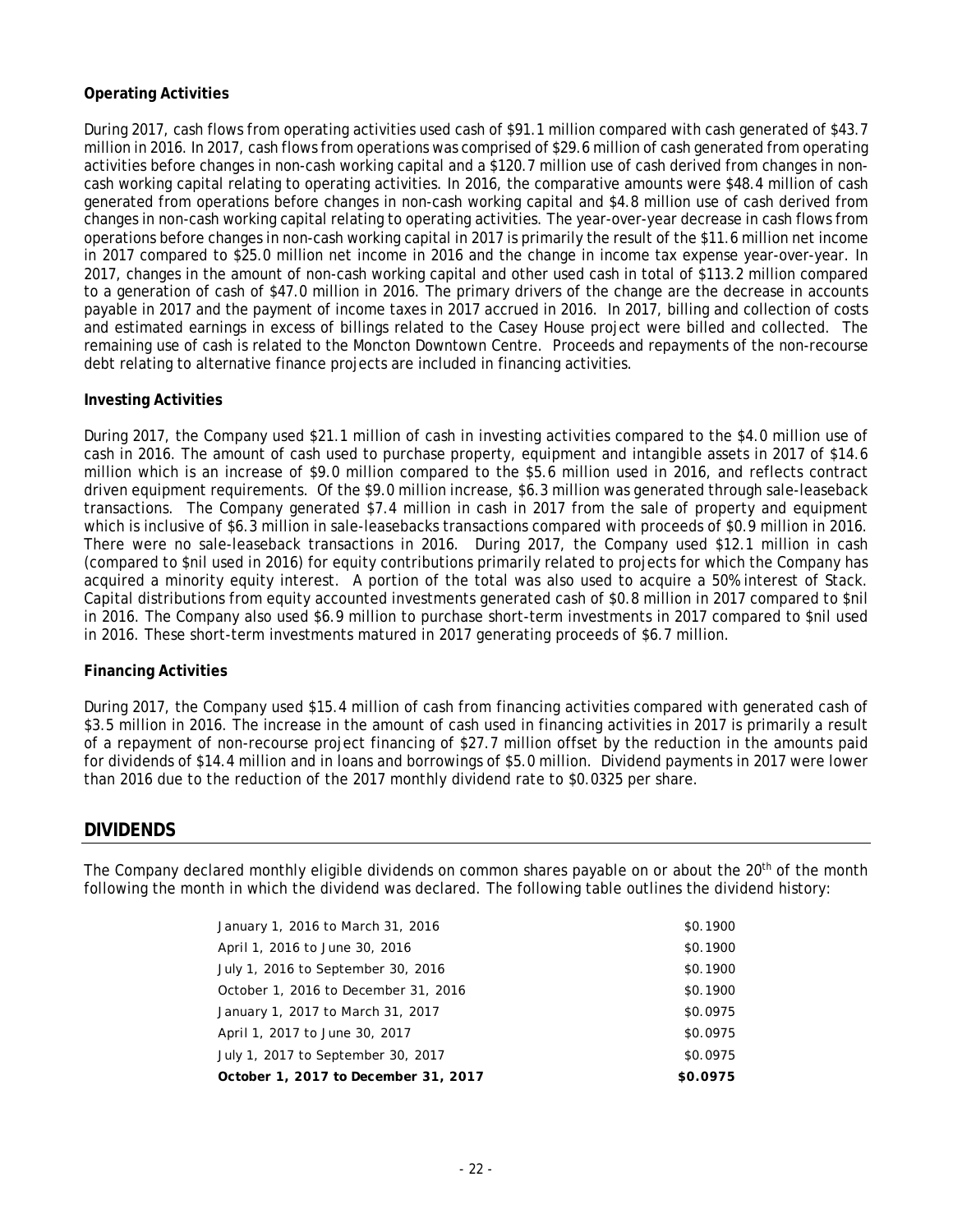# **CAPABILITY TO DELIVER RESULTS**

Productive capacity relates to the financial and non-financial resources available to the Company to execute its strategy and achieve planned results. From a financial perspective, the Company believes it has sufficient working capital and access to operating lines of credit to execute its current operational and growth objectives. The belief is fully explained in sections of this MD&A dealing with financial condition and liquidity.

In addition to financial capacity, the success of the Company is very much dependent upon the management and leadership skills of senior management. On an annual basis, high-performing candidates are identified for training and progression into more senior critical positions within the Company. The Company's performance management system emphasizes the development of leadership skills. In addition, the Company sponsors internal and external training programs, including the Bird Leadership Academy program and the Bird Site Management program, to provide a forum for high-potential candidates to develop their leadership skills.

# **CONTRACTUAL OBLIGATIONS**

At December 31, 2017, the Company has future contractual obligations of \$508.8 million. Obligations for accounts payable, finance and operating annual lease payments and for principal repayments, including interest, under long-term debt over the next five years are:

|                                    |                          |           |         |           | Non-      |          |         |
|------------------------------------|--------------------------|-----------|---------|-----------|-----------|----------|---------|
|                                    |                          |           |         |           | recourse  |          |         |
|                                    | Accounts                 | Long-Term | Finance | Operating | Project   | Deferred |         |
| (in thousands of Canadian dollars) | Payable                  | Debt      | Leases  | Leases    | Financing | payment  | Total   |
|                                    |                          |           |         |           |           |          |         |
| 2018                               | \$<br>373,443            | 2,623     | 2,455   | 5,432     | 64,511    | 436      | 448,900 |
| 2019                               | 14.694                   | 1,275     | 2,404   | 4,385     |           | 726      | 23,484  |
| 2020                               | 2.169                    | 6,330     | 2,395   | 4,148     |           |          | 15,042  |
| 2021                               | 13                       | 284       | 1,533   | 3,487     |           |          | 5,317   |
| 2022                               | $\overline{\phantom{a}}$ | -         | 41      | 3,202     |           |          | 3,243   |
| Thereafter                         |                          |           |         | 12,839    |           |          | 12,839  |
|                                    | \$<br>390.319            | 10,512    | 8,828   | 33,493    | 64,511    | 1,162    | 508,825 |

# **OFF BALANCE SHEET ARRANGEMENTS**

The Company has operating lease obligations described under Contractual Obligations noted above and surety lien bonds issued on behalf of the Company valued at \$24.1 million at December 31, 2017.

Further details of commitments and contingent liabilities are included in Note 22 of the December 31, 2017 consolidated financial statements.

### **CRITICAL ACCOUNTING ESTIMATES**

The preparation of financial statements requires management to make judgments, estimates and assumptions that affect the application of accounting policies and the reported amounts of revenues, expenses, assets, liabilities and the disclosure of contingent assets and liabilities at the reporting date. Uncertainty about these assumptions and estimates could result in a material adjustment to the carrying amount of an asset or liability and/or the reported amount of revenue and expense in future periods. Estimates and underlying assumptions are reviewed on an ongoing basis. Revisions to accounting estimates are recognized in the period in which the estimates are revised and any future periods affected.

Construction revenue, construction costs, deferred revenue and costs and estimated earnings in excess of billings are all based on estimates and judgments used in determining an estimate of contract revenue and contract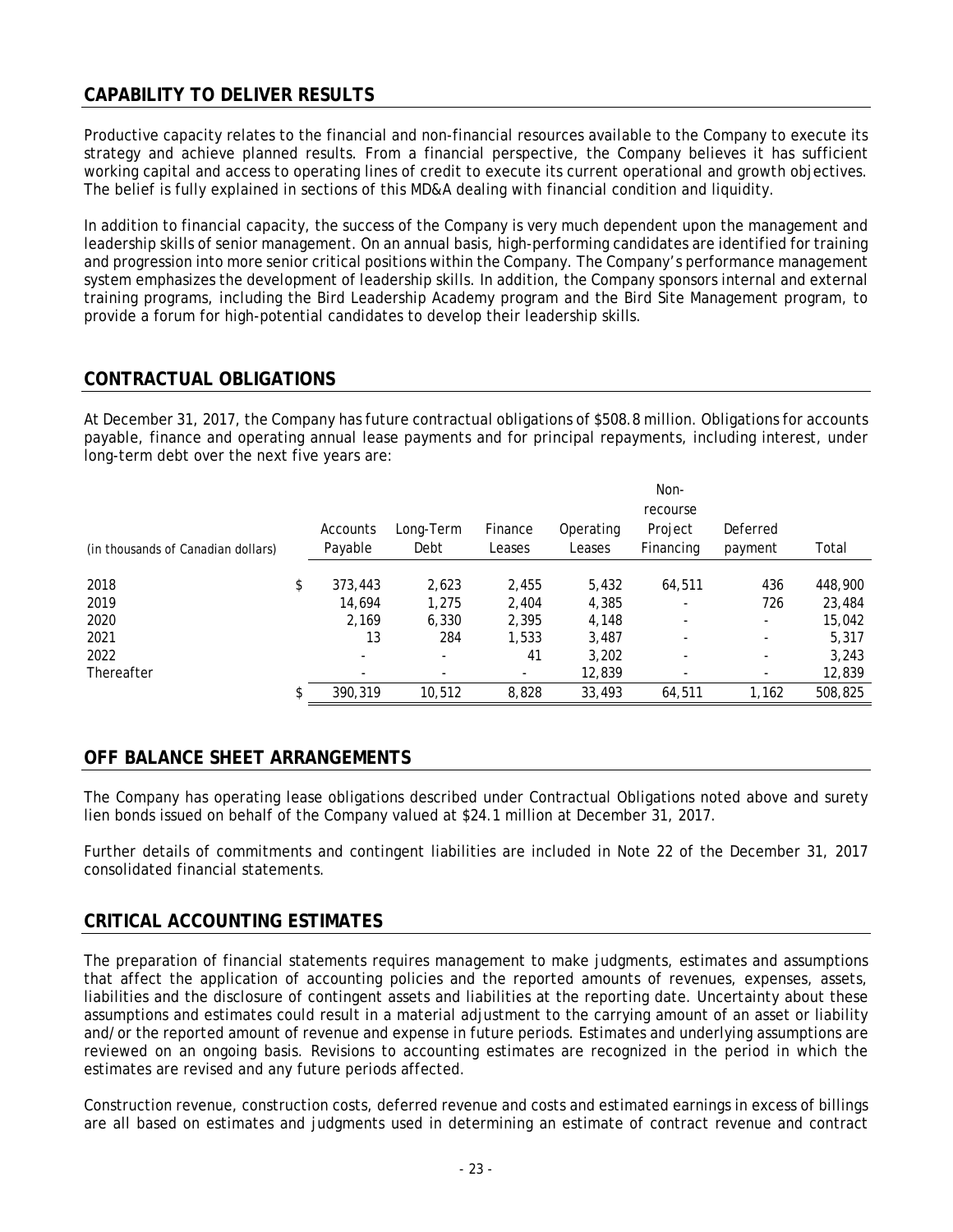costs and to determine the stage of completion for a particular construction project, depending on the nature of the construction project, as more fully described in the Revenue Recognition Policy included in the notes to the Company's annual financial statements. To determine the estimated costs to complete construction projects, assumptions and estimates are required to evaluate issues related to schedule, material and labour costs, labour productivity, changes in contract scope and subcontractor costs. Due to the nature of construction, estimates can change significantly from one accounting period to the next.

The value of many construction contracts increases over the duration of the construction period. Change orders may be issued by our clients to modify the original contract scope of work or conditions. In addition, there may be disputes or claims regarding additional amounts owing as a result of changes in contract scope, delays, additional work or changed conditions. Construction work related to a change order or claim may proceed and costs may be incurred in advance of final determination of the value of the change order. As many change orders and claims may not be settled until the end of the construction project, significant increases or decreases in revenue and income may arise during any particular accounting period.

Provisions involve the use of estimates, as determined by management. Estimates and assumptions are required to determine when to record and measure a provision in the financial statements for legal and warranty claims. The outcomes can differ significantly from the estimates used in preparing the financial statements resulting in required adjustments to expenses and liabilities.

Impairment testing is performed annually or earlier, if a triggering event occurs, for indefinite-lived intangible assets and goodwill resulting from business combinations, by comparing the recoverable amount of the cash generating unit ("CGU"), or groups of CGUs to its carrying amount. The recoverable amount of the CGU is determined based on a value in use calculation. There is significant amount of uncertainty with respect to the estimates of recoverable amounts of the CGUs' assets given the necessity of making key economic projections which employ the following key assumptions: future cash flows, growth opportunities, including economic risk assumptions, estimates of achieving key operating metrics and the discount rate.

# **OUTSTANDING COMMON SHARE DATA AND STOCK EXCHANGE LISTING**

The Company is authorized to issue an unlimited number of common shares. The Company had a total of 42,516,853 common shares outstanding at December 31, 2017 and December 31, 2016.

At December 31, 2017, 535,000 stock options are outstanding with a weighted average exercise price of \$13.59 per common share. With the approval of the Equity Incentive Plan (EIP) in May 2017, the Board of Directors has resolved to suspend the stock option plan. All outstanding options will continue to vest in accordance with the term of the option and the vesting periods.

The common shares are listed on the Toronto Stock Exchange ("TSX") under the trading symbol BDT.

### **CONTROLS AND PROCEDURES**

#### **Disclosure Controls and Procedures**

Based on their evaluations as of December 31, 2017, the President and Chief Executive Officer ("CEO") and the Chief Financial Officer ("CFO") have concluded that the Company's disclosure controls and procedures are effective in providing reasonable assurance that information relating to the Company which is required to be disclosed in reports filed under provincial and territorial securities legislation is accumulated, summarized and communicated to the Company's senior management, including the CEO and the CFO of the Company, as appropriate, to allow timely decisions regarding required disclosure.

#### **Internal Control over Financial Reporting**

The Company's management is responsible for designing and maintaining adequate internal control over financial reporting for the Company. All internal control systems, no matter how well designed, have inherent limitations; therefore, even those systems determined to be effective can provide only reasonable assurance with respect to financial statement preparation and presentation.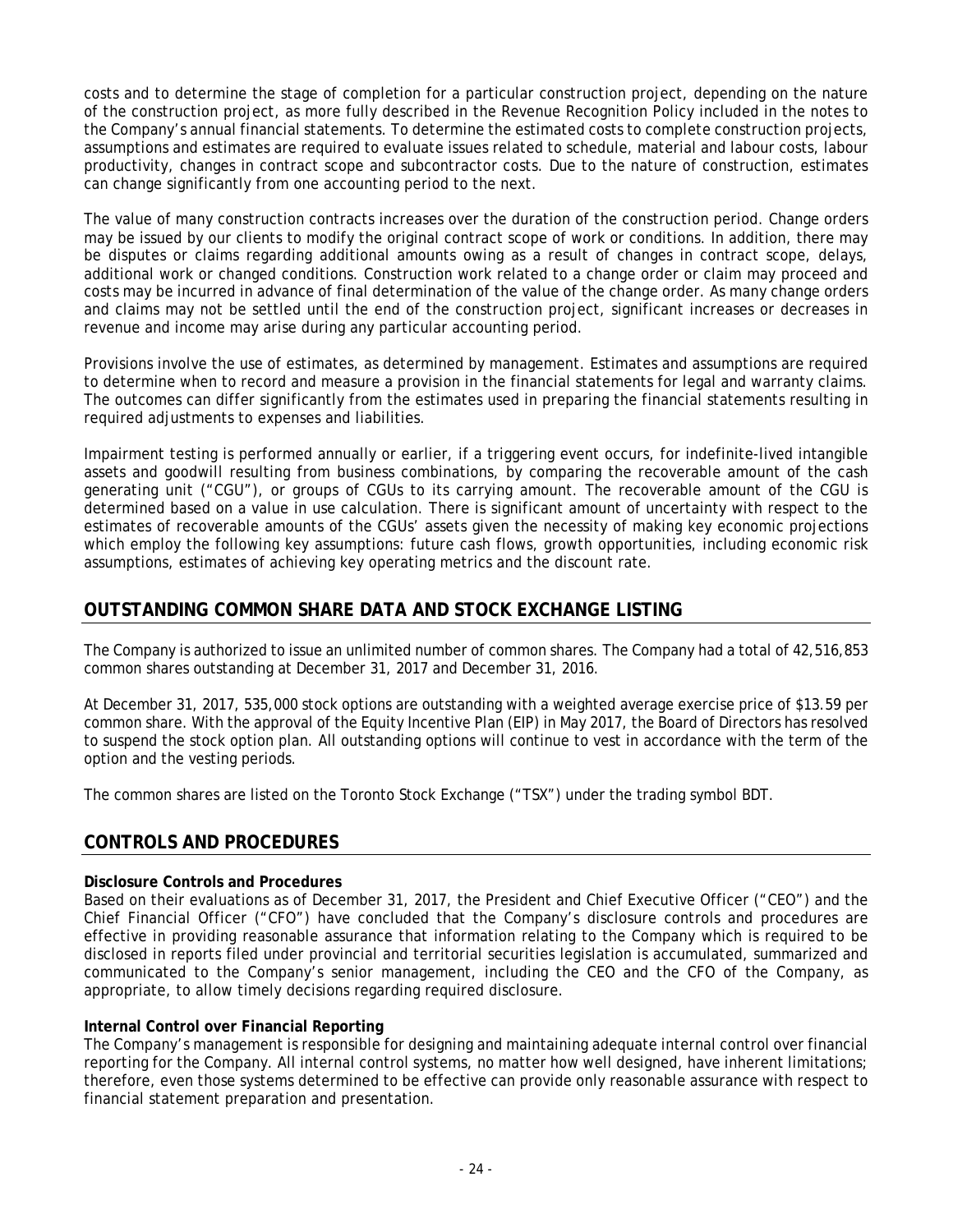As of December 31, 2017, under the supervision of and with the participation of management, including the CEO and CFO, internal controls over financial reporting have been designed to provide reasonable assurance regarding the reliability of financial reporting and the preparation of the consolidated financial statements for external purposes in accordance with IFRS.

As of December 31, 2017, under the supervision of and with the participation of management, including the CEO and CFO, the Company has evaluated the effectiveness of internal controls over financial reporting and determined that the internal controls over financial reporting are operating as intended.

There have been no material changes in the Company's internal control over financial reporting during year ended December 31, 2017 that materially affected, or are reasonably likely to materially affect, the Company's internal control over financial reporting.

## **RISKS RELATING TO THE BUSINESS**

The following discussion addresses the more significant risk factors relating to the business. For a detailed discussion of all risk factors relating to the business, refer to the Company's most recently filed Annual Information Form dated March 8, 2018, which is available through the System for Electronic Document Analysis and Retrieval (SEDAR) at www.sedar.com.

### **Economy and Cyclicality**

Activity within the construction industry is generally tied to the state of the economy. Thus, in periods of strong economic growth, capital spending will generally increase and there will be more and better quality opportunities available within the construction industry. Investment decisions by our clients are based on long-term views of the economic viability of their current and future projects, sometimes based upon the clients' view of the longterm prices of commodities which are influenced by many factors. If our clients' outlook for their current and future projects is not favourable, this may lead them to delay, reduce or cancel capital project spending and may make them more sensitive to construction costs. A prolonged downturn in the economy could impact Bird's ability to generate new business or maintain a Backlog of contracts with acceptable margins to sustain Bird through such downturns.

As noted above, Bird attempts to insulate itself in various ways from the effects of negative economic conditions; however, there is no assurance that these methods will be effective in insulating Bird from a downturn in the economy. Furthermore, as a result of increased demand in certain regions or industry sectors, the Company has, in the past, earned above-average margins on particular projects. There is also no assurance that above-average margins that may have been generated on historical contracts can be generated in the future.

### **Competitive Factors**

Bird competes with many international, national, regional and local construction firms. Competitors often enjoy advantages in a particular market that Bird does not have or they may have more experience or a better relationship with a particular client. On any given contract bid or negotiation, Bird will attempt to assess the level of competitive pressure it may face and it will attempt to neutralize or overcome any perceived advantage that its competitors have. Depending on this assessment, Bird will decide whether or not to pursue a contract. In addition, this assessment bears directly on decisions that Bird will make, including what level of profit can be incorporated into its contract price and what personnel should be assigned to the contract. The accuracy of this assessment and the ability of Bird to respond to competitive factors affect Bird's success in securing new contracts and its profitability on contracts that it does secure.

### **Ability to Secure Work**

Bird generally secures new contracts either through a competitive bid process or through negotiation. Awards in both the public and private sectors are generally based upon price, but are also influenced and sometimes formally based on other factors, such as the level of services offered, safety record, construction schedule, design (if applicable), project personnel, the consortium, joint venture and subcontractor team, prior experience with the prospective client and/or the type of project, and financial strength including the ability to provide bonds and other contract security.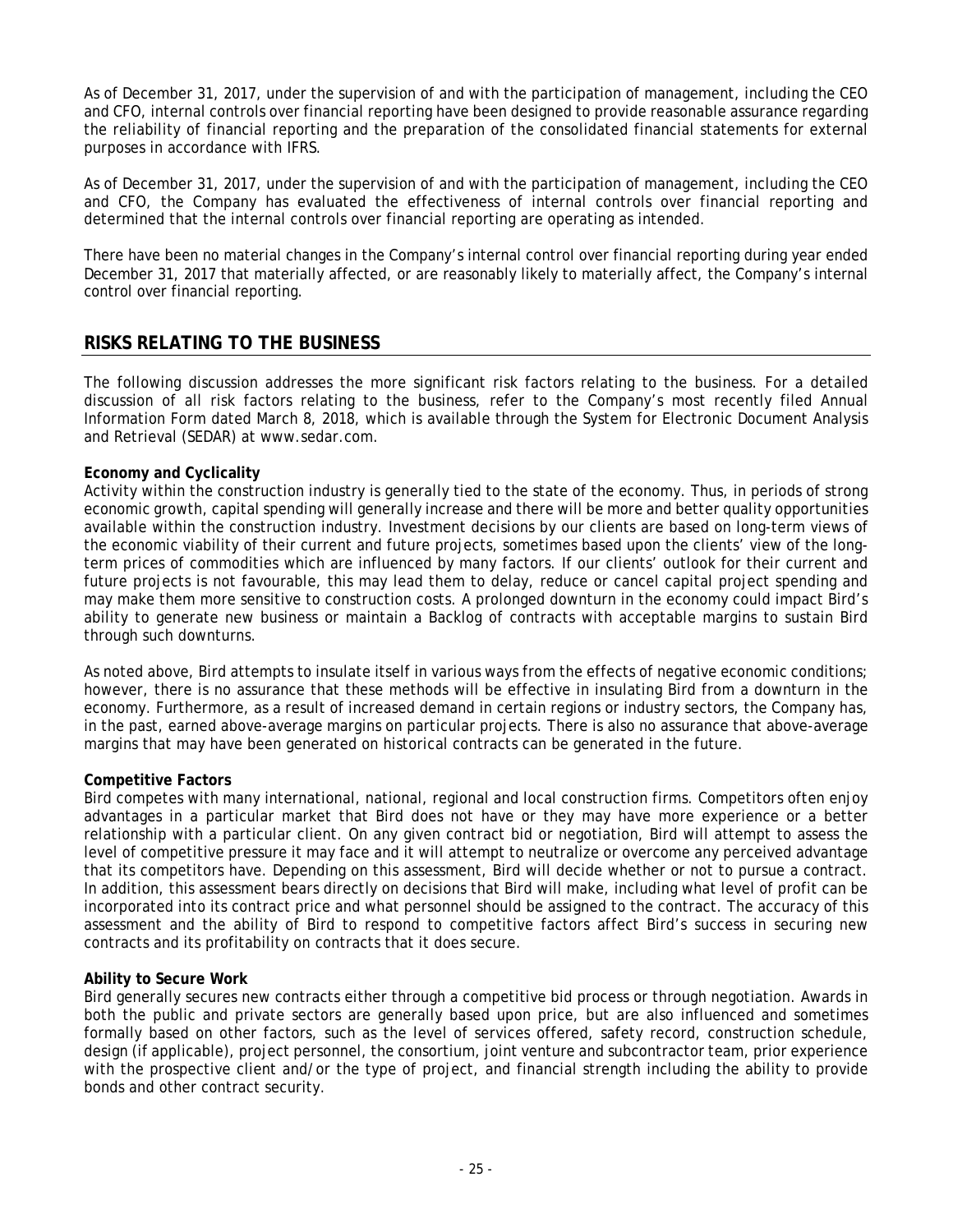In order to be afforded an opportunity to bid for large projects and in the PPP market, a strong balance sheet measured in terms of an adequate level of working capital and equity is typically required. Bird operates in markets that are highly competitive and there is constant pressure to find and maintain a competitive advantage. In the current economic climate, competition is intense. This presents significant challenges for the Company. If those competitive challenges are not met, Bird's client base could be eroded or it could experience an overall reduction in profits.

A decline in demand for Bird's services from the private sector could have an adverse impact on the Company if that business could not be replaced within the public sector. A portion of Bird's construction activity relates to government-funded institutional projects. Any reduction in demand for Bird's services by the public sector, whether as a result of funding constraints, changing political priorities or delays in projects caused by elections or other factors, could have an adverse impact on the Company if that business could not be replaced within the private sector.

Government-funded projects also typically have long and sometimes unpredictable lead times associated with government review and approval. The time delays associated with this process can constitute a risk to general contractors pursuing these projects. Certain government-funded projects, particularly PPP projects, may also require significant bid costs which can only be recovered if Bird is the successful bidder. Several governments in Canada have procured a significant value of projects under a PPP contract format, which is an attractive market for the Company. A reduction in the popularity of this procurement method or difficulties in obtaining financing for these projects would have negative consequences for Bird.

### **Estimating Costs and Schedules/Assessing Contract Risks**

The price for most contracts performed by Bird is based, in part, on cost and schedule estimates that are subject to a number of assumptions. Erroneous assumptions can result in an incorrect assessment of risks associated with a contract or estimates of project costs and schedules that are in error, potentially resulting in lower than anticipated profit or significant. All significant cost and schedule estimates are reviewed by senior management prior to tender submission in an attempt to mitigate these risks.

#### **Performance of Subcontractors**

Successful completion of a contract by Bird depends, in large part, on the satisfactory performance of its subcontractors who are engaged to complete the various components of the work. Subcontractor defaults tend to increase during depressed market conditions. If subcontractors fail to satisfactorily perform their portion of the work, Bird may be required to engage alternate subcontractors to complete the work and may incur additional costs. This can result in reduced profits or, in some cases, significant losses on the contract and possible damage to Bird's reputation.

In addition, the ability of Bird to bid for and successfully complete projects is, in part, dependent on the availability of qualified subcontractors and trades people. Depending on the value of a subcontractor's work, Bird may require some form of performance security and achieves this through the use of surety bonds, subcontractor default insurance or other forms of security from the subcontractor to mitigate Bird's exposure to the risks associated with the subcontractor's performance and completion. A significant shortage of qualified subcontractors and trades people or the bankruptcy of a subcontractor could have a material impact on Bird's financial condition and results of operations.

#### **Design**

While many contracts entered into by Bird are for construction or construction services only, certain contracts are undertaken on a design-build basis, under which Bird is responsible for both design and construction of the project, which adds design risk assumed by Bird. While Bird subcontracts all of the design scope in such designbuild contracts to reputable designers, there is generally not a full transfer of design-related risks. These risks include design development and potential resulting scope creep, delays in the design process that may adversely affect the overall project schedule, and design errors and omissions.

To manage these risks, Bird manages and oversees the design process, coordinates the design deliverables with the construction process and, for significant design-build projects, purchases errors and omissions insurance.

#### **Maintaining Safe Work Sites**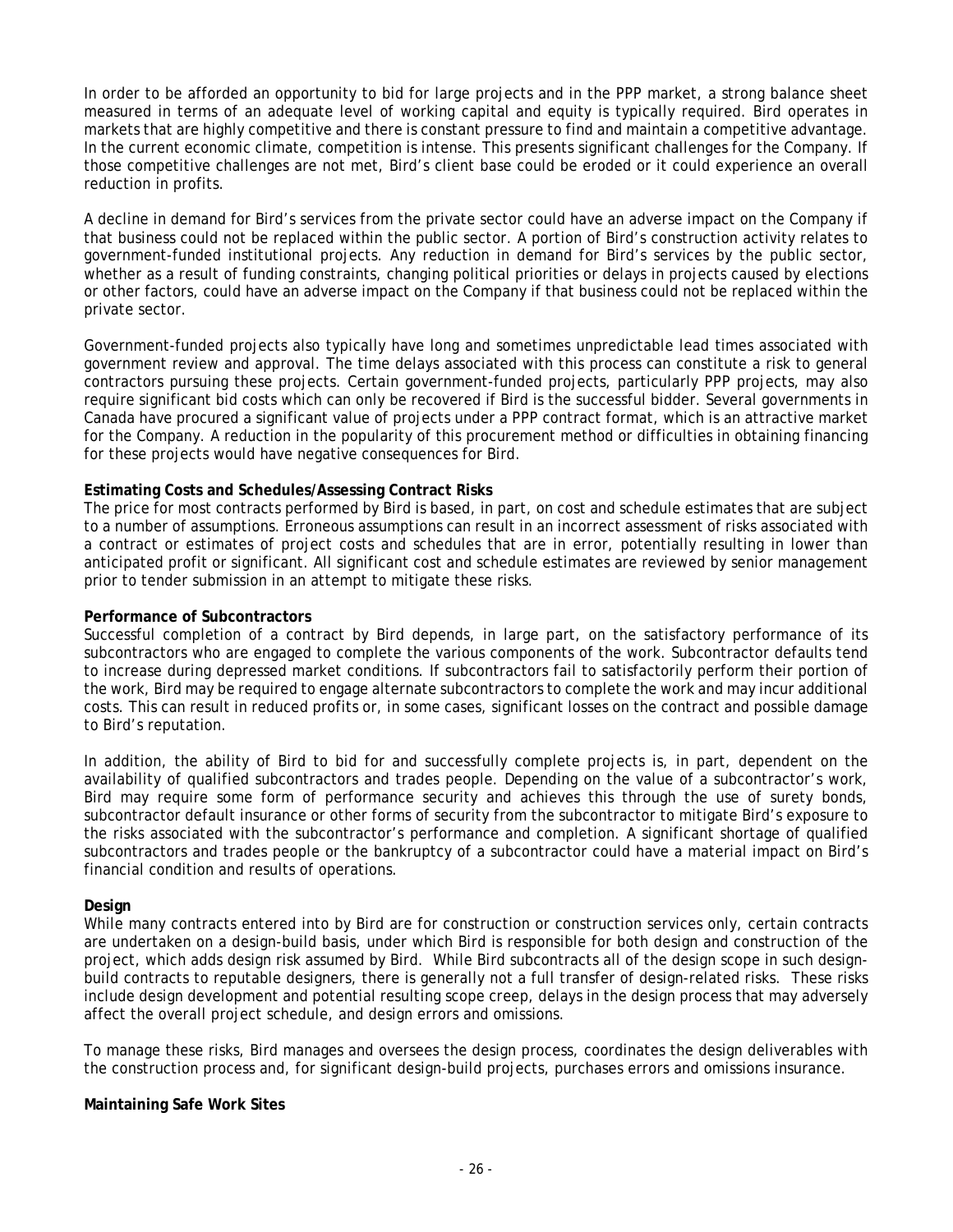Despite Bird's efforts to minimize the risk of safety incidents, they can occur from time to time and, if and when they do, the impact on Bird can be significant. Bird's success as a general contractor is highly dependent on its ability to keep its construction work sites and offices safe and any failure to do so can have serious impact on the personal safety of its employees and others. In addition, it can expose Bird to contract termination, fines, regulatory sanctions or even criminal prosecution.

Bird's safety record and worksite safety practices also have a direct bearing on its ability to secure work, particularly in the industrial sector. Certain clients will not engage particular contractors to perform work if their safety practices do not conform to predetermined standards or if the general contractor has an unacceptably high incidence of safety infractions or incidents.

Bird adheres to very rigorous safety policies and procedures which are continually reinforced on its work sites and offices. Management is not aware of any pending health and safety legislation or prior incidents which would be likely to have a material impact on any of Bird's operations, capital expenditure requirements, or competitive position. Nevertheless, there can be no guarantee with respect to the impact of future legislation or incidents.

### **Ability to Hire and Retain Qualified and Capable Personnel**

The success of Bird is highly influenced by the efforts of key members of management, including its executive officers and district managers. The loss of the services of any of Bird's key management personnel could negatively impact Bird. The future success of Bird also depends heavily on its ability to attract, retain and develop high-performing personnel in all areas of its operations.

Most firms throughout the construction industry face this challenge and, accordingly, competition for professional staff is intense. If Bird ceases to be seen by current and prospective employees as an attractive place to work, it could experience difficulty in hiring and retaining an adequate level of qualified staff. This could have an adverse effect on current operations of Bird and would limit its prospects and impair its future success.

### **PPP Equity Investments**

In addition to providing design and construction services on certain PPP infrastructure projects, Bird also makes investments in PPP concession entities through its wholly owned subsidiary, Bird Capital Limited. In this role, Bird arranges the financing and provides equity to some of the PPP projects it develops and assumes a degree of equity risk associated with the financial performance of the asset during the concession period.

Most PPP financing is provided on a non-recourse basis with most of the risk limited to the equity participation. Bird typically holds a minority equity investment in the concession and usually expects to sell the investment in the concession soon after construction completion or shortly thereafter, when the terms of the concession investment requires the Company to hold the investment for a longer period of time. All of the concession partners are required to secure their participation at financial close with letters of credit. A concession partner becoming insolvent does not represent a risk to the concession as these letters of credit ensure no short funding occurs. If the entity providing the services to the concession and/or the service provider's guarantor become insolvent, a replacement of the insolvent entity or entities might be required. If the services cannot be provided by a new entity for the same costs, there is risk that the full-value of the concession may not be realized after the project has been constructed and is operating within contractual parameters.

Bird does not control the market for the investment, therefore there is a possibility that the value of the investment could become impaired. Also, a replacement of the contractors that perform the facility management services on these transactions exposes the equity investments to an erosion of the expected returns. This risk is partially mitigated by the security packages put in place by these contractors for each transaction. In addition, Bird may be exposed to reputational risk should the project not be delivered on time or in accordance with design specifications. Exposure to the risk of non-performance could lead to a contract termination and loss of injected equity.

### **TERMINOLOGY**

Throughout this report, management uses the following terms not found in GAAP Standards and which do not have a standardized meaning and therefore require definition: